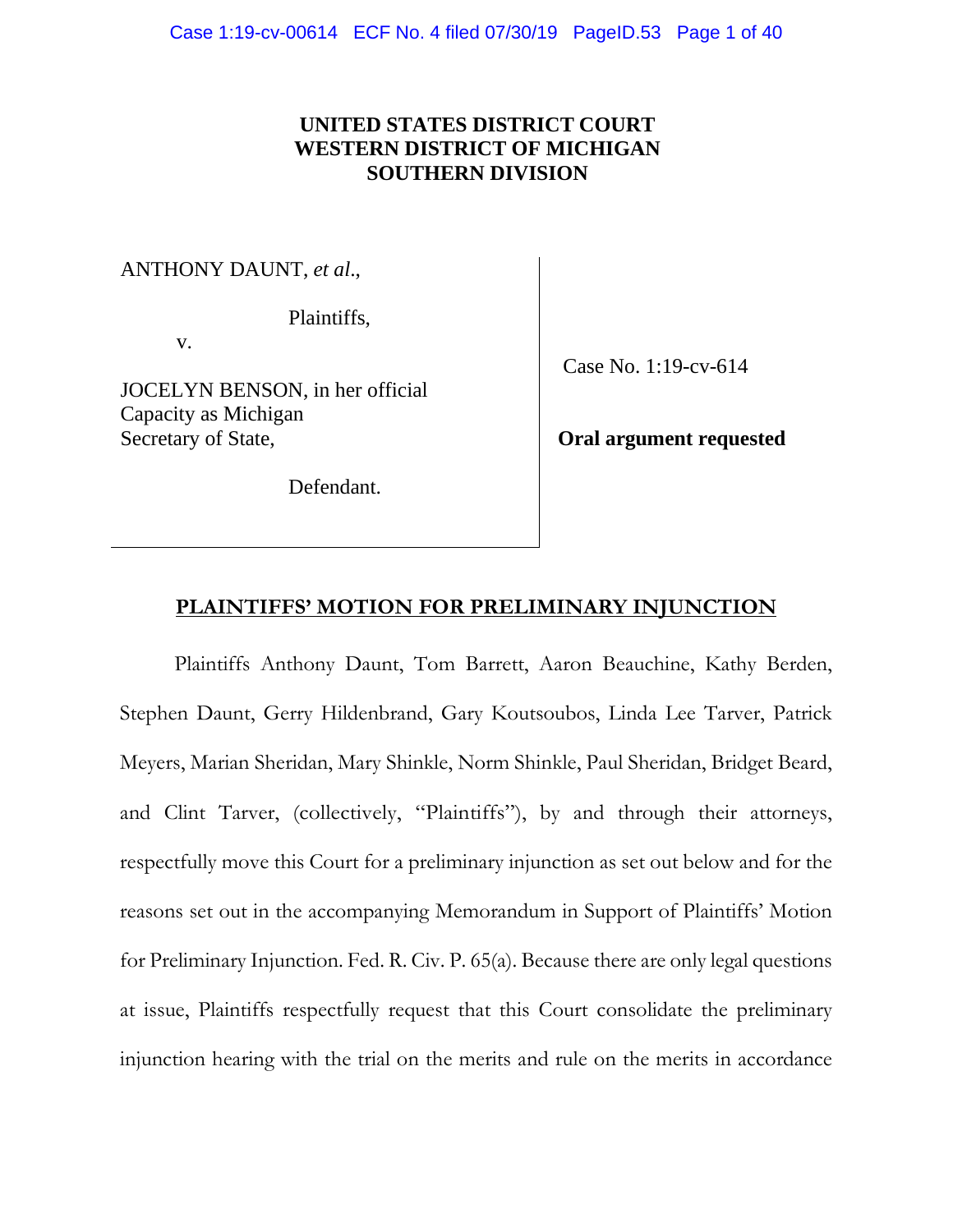with Fed. R. Civ. P. 65(a)(2).

WHEREFORE, Plaintiffs respectfully request the Court grant their Motion and issue a preliminary injunction pending a decision on the merits of Plaintiffs' claims in this matter.

Dated: July 30, 2019

Respectfully submitted,

## **Holtzman Vogel Josefiak Torchinsky PLLC**

*/s/ Jason Torchinsky*  45 North Hill Drive, S 100 Warrenton, Virginia 20106 (540) 341-8800 JTorchinsky@hvjt.law  *Attorney for Plaintiffs* 

*/s/ Eric E. Doster*  DOSTER LAW OFFICES, PLLC 2145 Commons Parkway Okemos, MI 48864 (517) 977-0147 eric@ericdoster.com *Attorney for Plaintiffs* 

## **Bursch Law PLLC**

/s/ *John J. Bursch* 9339 Cherry Valley Ave. SE, #78 Caledonia, Michigan 49316 (616) 450-4235 jbursch@burschlaw.com *Attorney for Plaintiffs*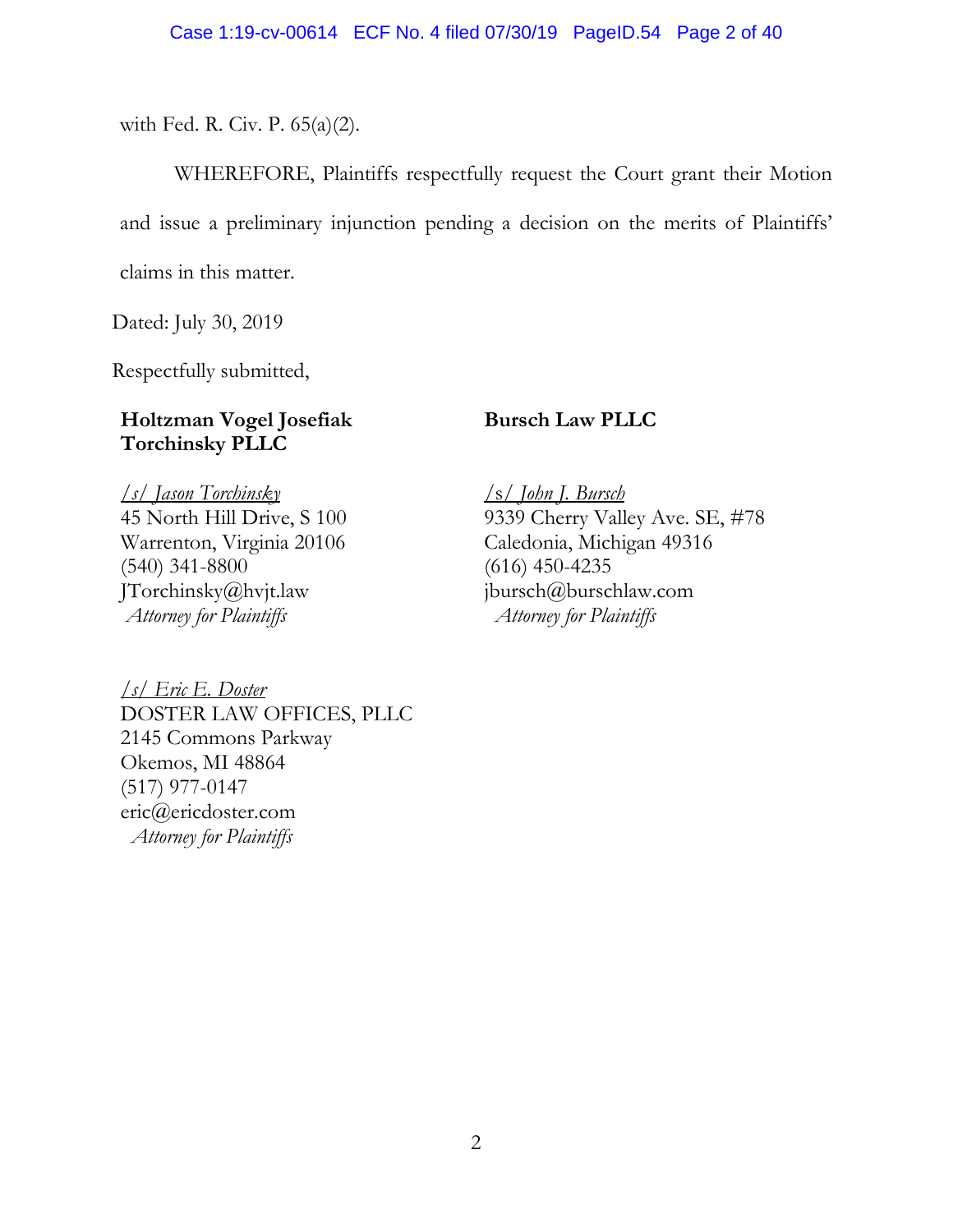### **UNITED STATES DISTRICT COURT WESTERN DISTRICT OF MICHIGAN SOUTHERN DIVISION**

ANTHONY DAUNT, *et al*.,

Plaintiffs,

v.

JOCELYN BENSON, in her official Capacity as Michigan Secretary of State,

Defendant.

Case No. 1:19-cv-614

**Oral argument requested**

## **PLAINTIFFS' MEMORANDUM IN SUPPORT OF THEIR MOTION FOR PRELIMINARY INJUNCTION**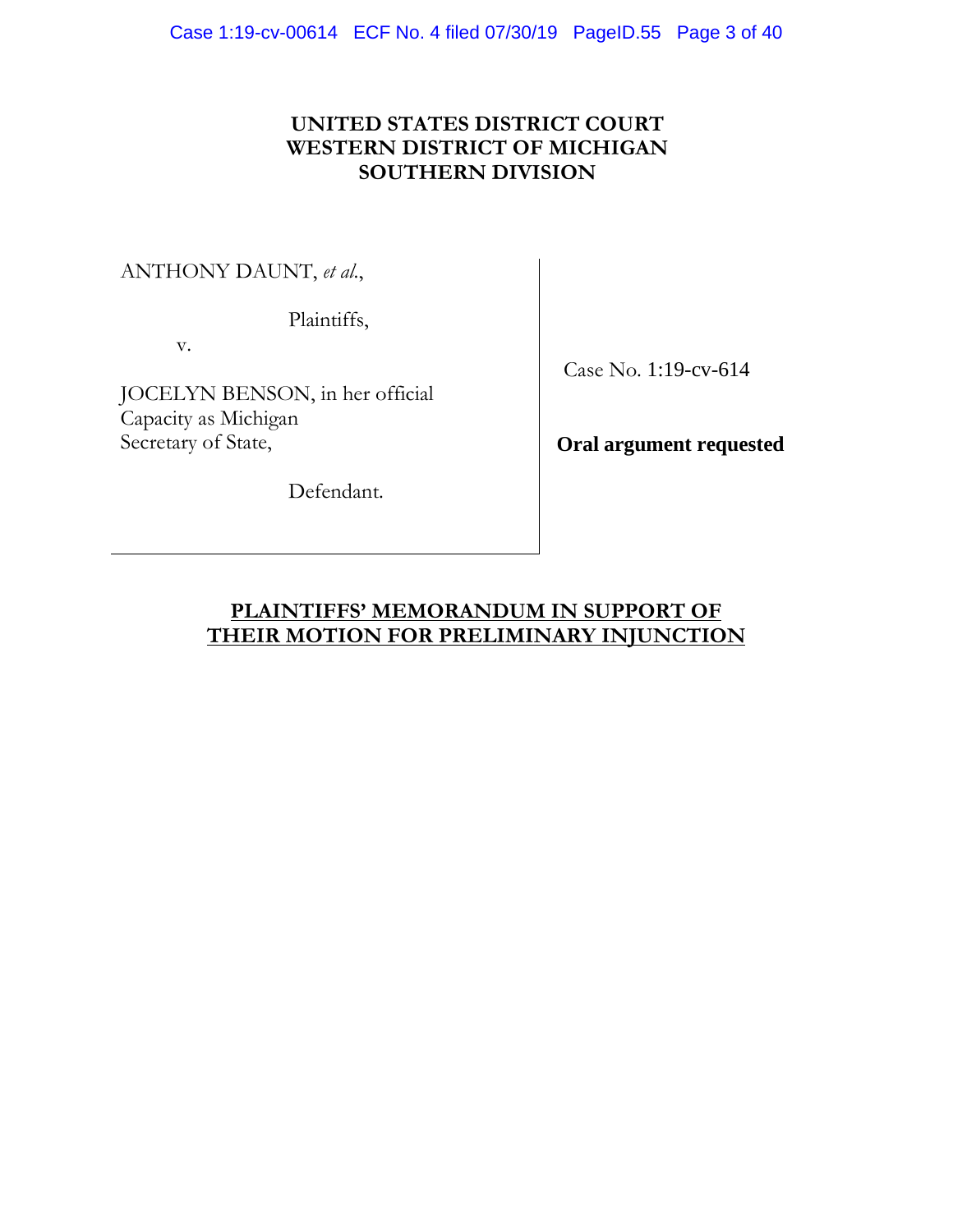# **Table of Contents**

|    |  | Facts                                                                                                                                                   |
|----|--|---------------------------------------------------------------------------------------------------------------------------------------------------------|
|    |  |                                                                                                                                                         |
| Ι. |  | Plaintiffs Have a Strong Likelihood of Success                                                                                                          |
|    |  | A. The Commission Excludes Categories of Individuals<br>Based on Their Exercise of Constitutionally Protected                                           |
|    |  | B. The Commission's Conditions on Employment<br>are Unconstitutional Because They are Not Adequately<br>Tailored to a Sufficient Government Interest 15 |
|    |  | C. The Entire Commission Should Be Declared Invalid                                                                                                     |
| П. |  | Plaintiffs Will Suffer Irreparable Injury Without an Injunction 27                                                                                      |
|    |  | III. The Injunction Will Not Substantially Injure Others and Furthers                                                                                   |
|    |  |                                                                                                                                                         |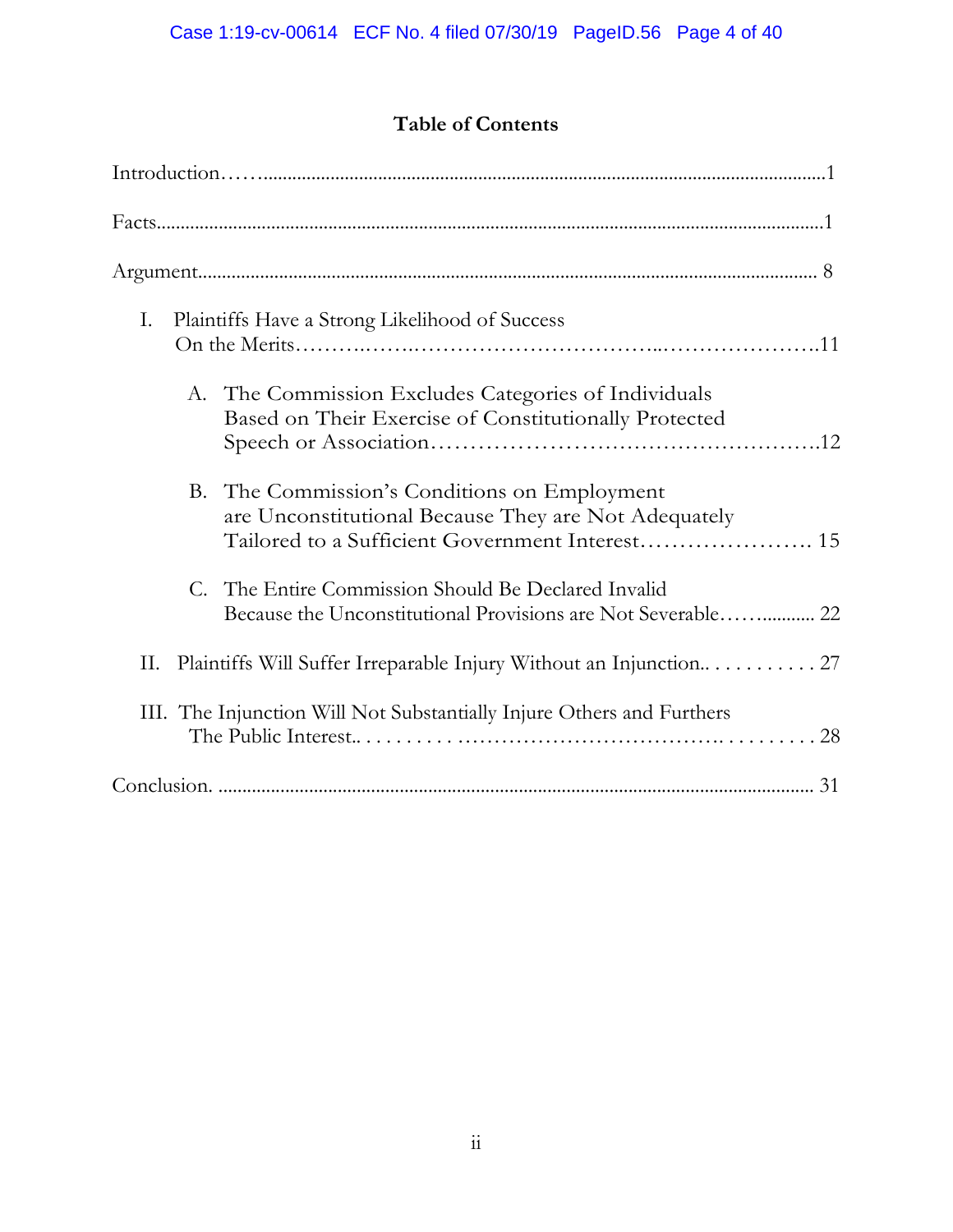## **Table of Authorities**

# **Cases**

| ACLU v. New Jersey Election Law Enforcement Comm.,                              |
|---------------------------------------------------------------------------------|
| Autor v. Blank,                                                                 |
| Autor v. Pritzker,                                                              |
| Bays v. City of Fairborn,                                                       |
| Bonnell v. Lorenzo,                                                             |
| Brandeis Machinery & Supply Corp. and State Equipment Co., v. Barber-Geene Co., |
| Chaplaincy of Full Gospel Churches v. England,                                  |
| Citizens Protecting Mich.'s Constitution v. Sec'y of State,                     |
| Citizens Protecting Mich.'s Constitution v. Sec'y of State,                     |
| Coalition to Defend Affirmative Action v. Granholm,                             |
| Connection Distrib. Co. v. Reno,                                                |
| Eastern R.R. Presidents Conference v. Noerr Motor Freight, Inc.,                |
| Elrod v. Burns,                                                                 |
| Illinois State Employees Union v. Lewis,                                        |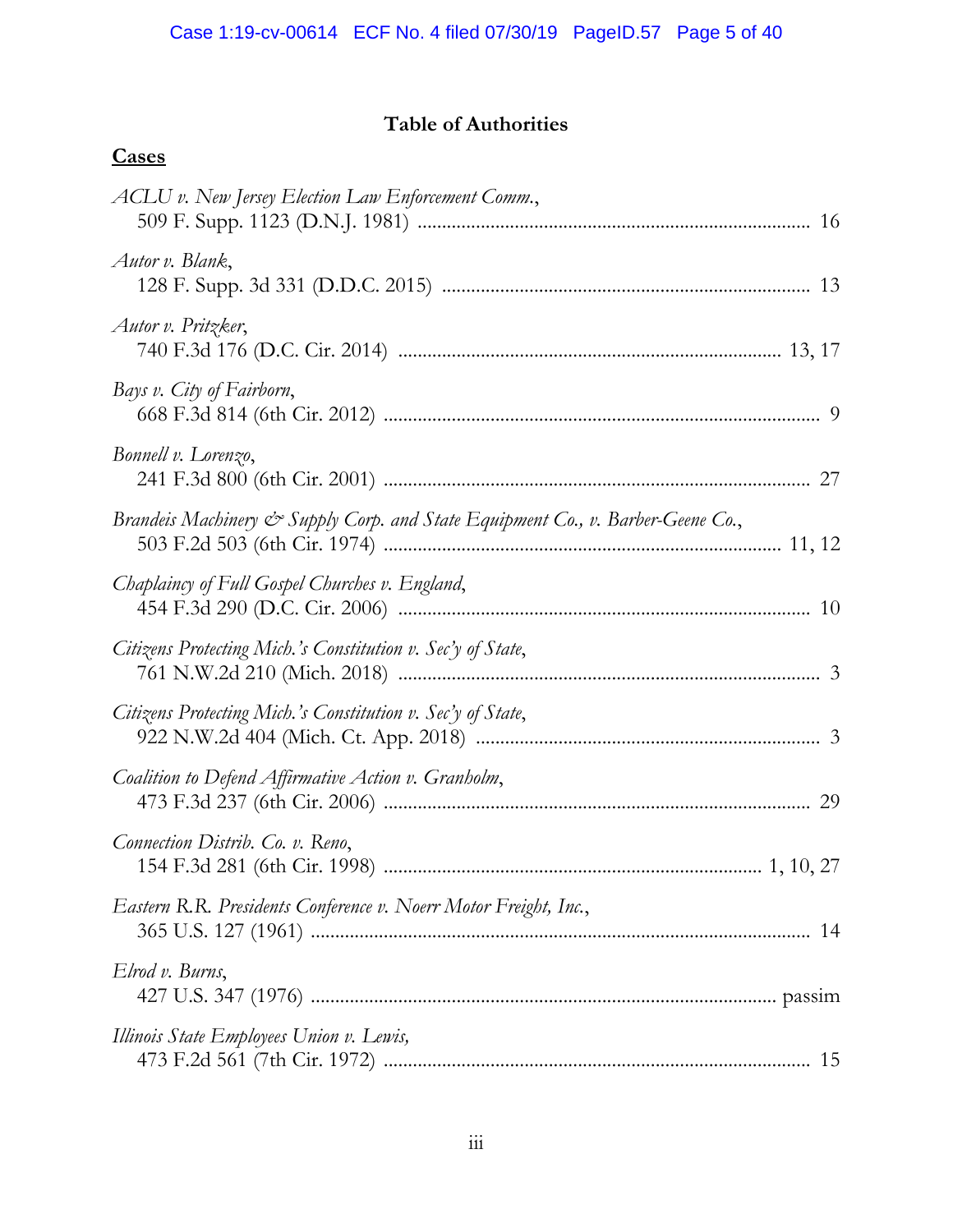## Case 1:19-cv-00614 ECF No. 4 filed 07/30/19 PageID.58 Page 6 of 40

| Garcia v. Wyeth-Ayerst Labs,                                                  |
|-------------------------------------------------------------------------------|
| Gordon v. Holder,                                                             |
| In re Apportionment of State Legislature-1982,                                |
| In re Request for Advisory Opinion Regarding Constitutionality of 2011 PA 38, |
| Jones v. Caruso,                                                              |
| League of Women Voters of Mich. v. Benson,                                    |
| League of Women Voters v. Newby,                                              |
| Liberty Coins, LLC v Goodman,                                                 |
| Lucas v. Forty-Fourth General Assembly,                                       |
| Minnesota. v. Mille Lacs Band of Chippewa Indians,                            |
| N.Y. Times v. United States,                                                  |
| Newsom v. Norris,                                                             |
| Nken v. Holder,                                                               |
| Police Dep't of Chicago v. Mosley,<br>20                                      |
| Pursuing Am.'s Greatness v. F.E.C.,                                           |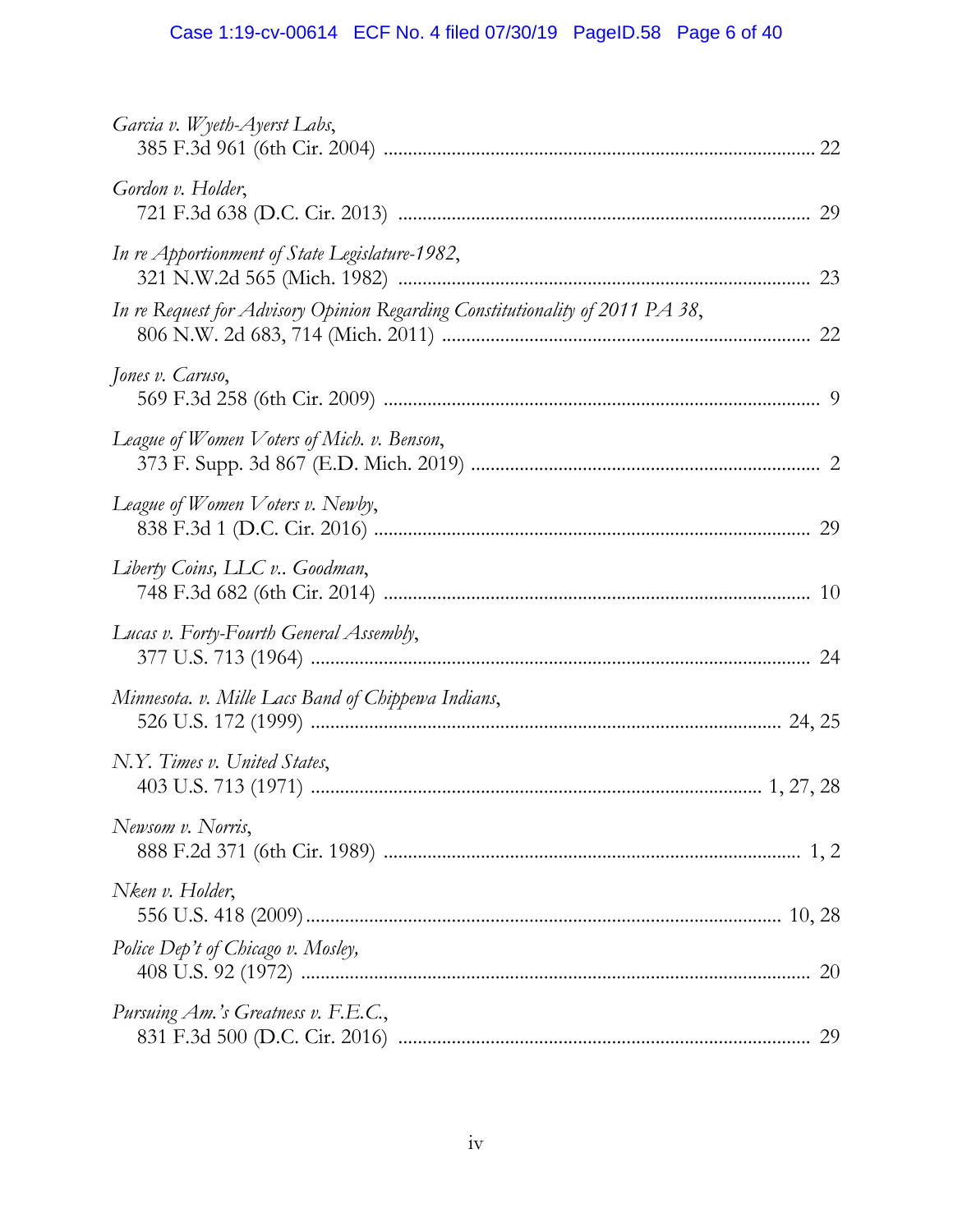## Case 1:19-cv-00614 ECF No. 4 filed 07/30/19 PageID.59 Page 7 of 40

| Randall v. Sorrell                                                                      |
|-----------------------------------------------------------------------------------------|
| Roth v. Bank of Commonwealth,                                                           |
| Rutan v. Repub. Party,                                                                  |
| Schicke v. Dilger,                                                                      |
| Frisch's Rest., Inc. v. Shoney's Inc.,                                                  |
| Marshall v. Hare,                                                                       |
| United Food Commercial Workers Union, Local 1099 v. Southwest Ohio Reg'l Transit Auth., |
| Vickery v. Jones,                                                                       |
| Ward v. Rock Against Racism,                                                            |
| Worthington Foods, Inc. v. Kellogg Co.,                                                 |
| <b>Other</b>                                                                            |
|                                                                                         |
|                                                                                         |
|                                                                                         |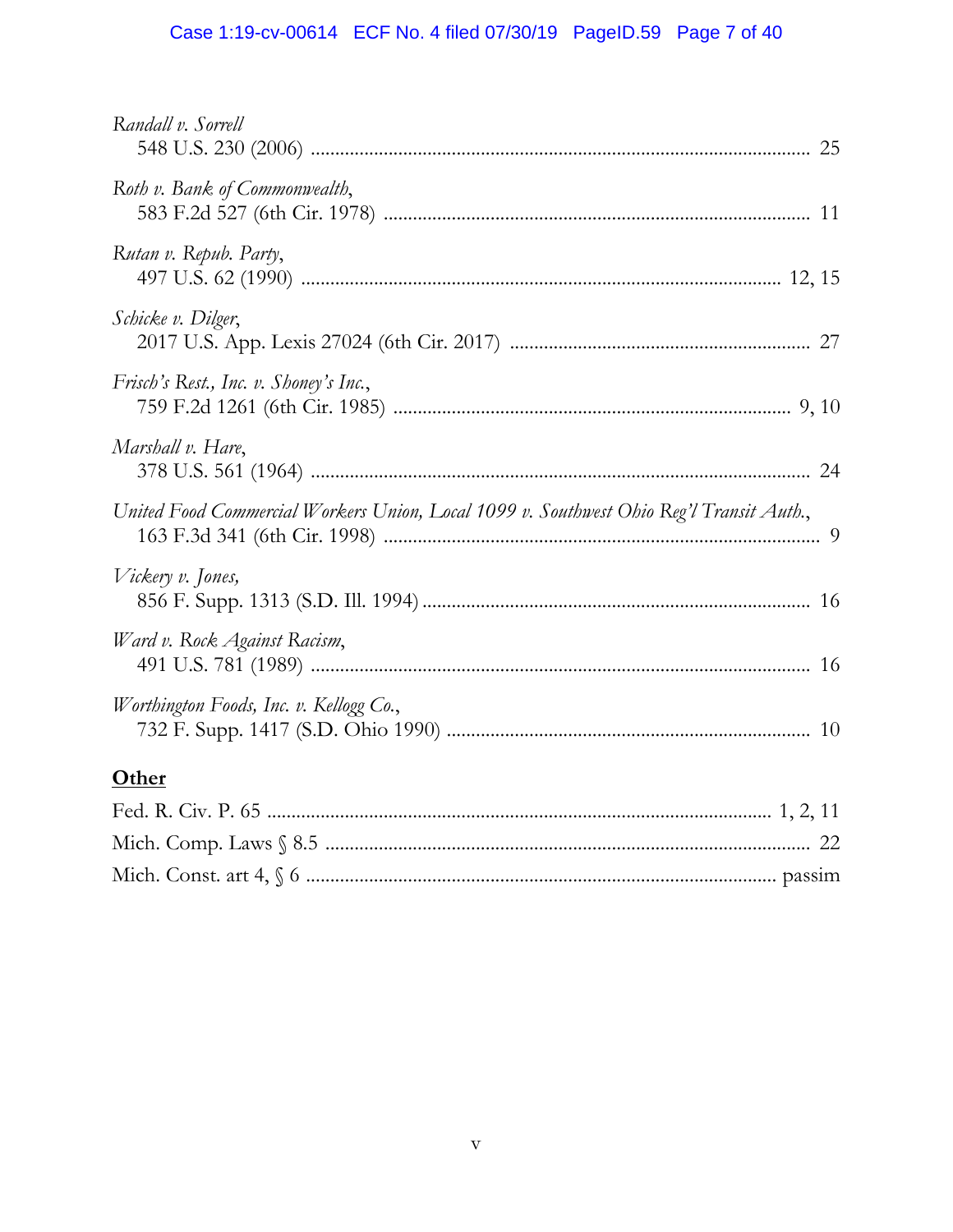#### **INTRODUCTION**

Through the establishment of the Michigan Citizens Redistricting Commission ("Commission"), Plaintiffs have been targeted because of their partisan and nonpartisan political affiliations. This targeting infringes upon Plaintiffs' federal constitutional rights of free speech and association. It is well-settled that even minimal loss of First Amendment freedoms, "unquestionably constitutes irreparable injury." *Connection Distrib. Co. v. Reno*, 154 F.3d 281, 288 (6th Cir. 1998) (quoting *Elrod v. Burns*, 427 U.S. 347, 373, 96 S. Ct. 2673, 49 L. Ed. 2d 547 (1976) (plurality)); *see also Elrod*, 427 U.S. at 373; *Newsom v. Norris*, 888 F.2d 371, 378 (6th Cir. 1989); *N.Y. Times v. United States*, 403 U.S. 713, 715 (1971) (Black, J., concurring). Accordingly, Plaintiffs have a strong likelihood of success on the merits, will suffer irreparable injury without an injunction, and an injunction will not substantially injure others while furthering the public interest. This Court should, therefore, grant Plaintiffs' request for a preliminary and permanent injunction.

#### **FACTS**

Every 10 years following the decennial United States Census, Michigan adjusts its state legislative and congressional district boundaries based on the population changes reflected in the census. The Michigan State Legislature was tasked with redrawing Michigan's congressional and state legislative district boundaries until November 2018. Redistricting plans, like any other law, were adopted if approved by a majority vote in both chambers of the state legislature and subsequently signed by the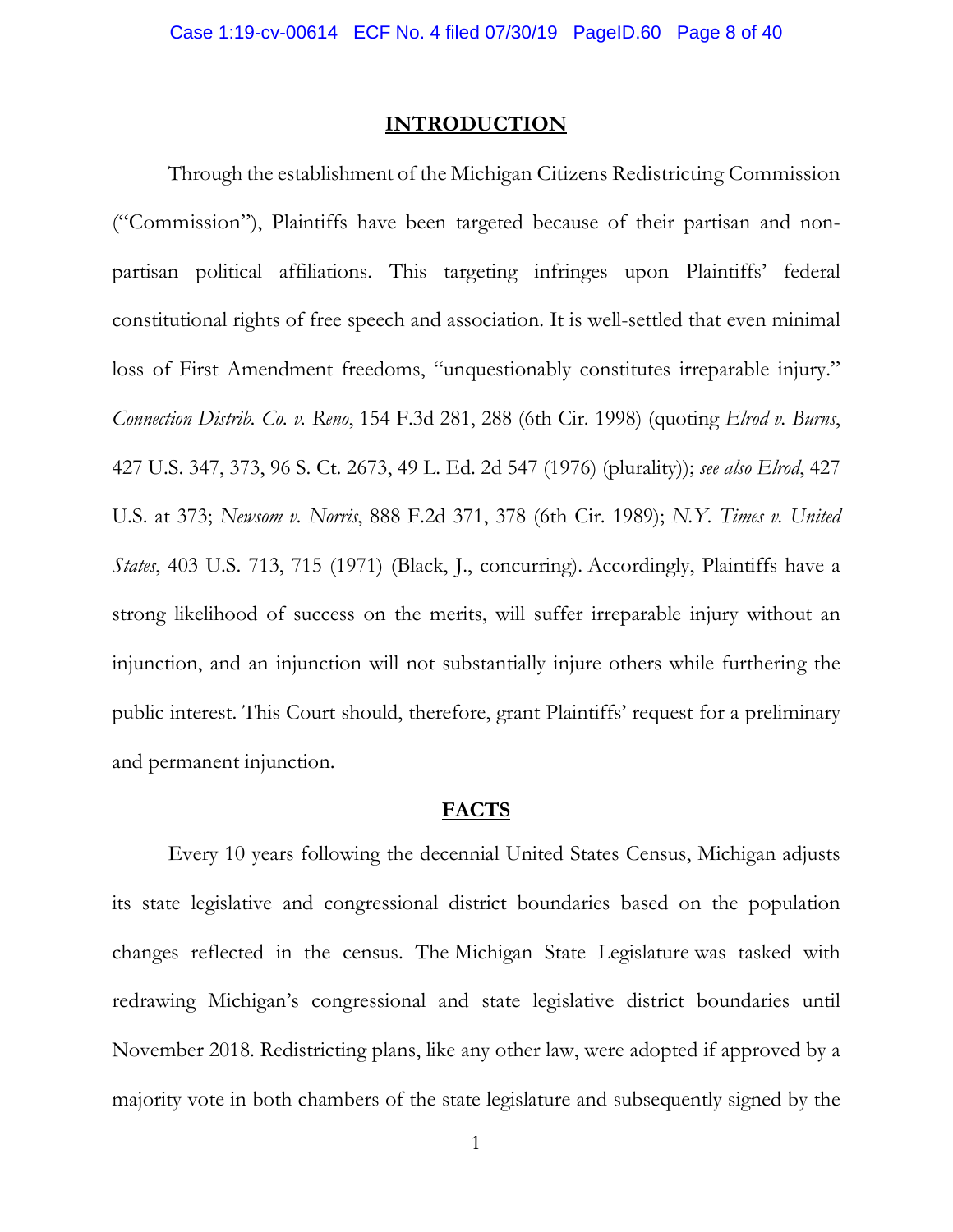#### Case 1:19-cv-00614 ECF No. 4 filed 07/30/19 PageID.61 Page 9 of 40

Governor. The state legislature last approved new congressional district boundaries on June 29, 2011, and the governor signed them into law on August 9, 2011.<sup>1</sup>

On December 18, 2017, the ballot-question committee Voters Not Politicians ("VNP") filed an initiative petition with the Secretary of State that proposed amending the Michigan Constitution to establish the Commission, within the legislative branch, tasked with developing and adopting a redistricting plan for state legislative and federal congressional districts every ten years.<sup>2</sup> The Commission would replace the existing legislative process and eliminate any legislative oversight of the redistricting process.

On June 20, 2018, the Michigan Board of State Canvassers certified that the initiative petition had a sufficient number of valid signatures and added it as "Michigan Ballot Proposal 18-2" to the November 6, 2018, general election

<sup>&</sup>lt;sup>1</sup> The 2011 redistricting plan is the subject of ongoing litigation in the United States District Court for the Eastern District of Michigan. *See League of Women Voters of Michigan v. Benson*, No. 2:17 cv-14148 (E.D. Mich. filed Dec. 27, 2017). In December 2017, the League of Women Voters of Michigan filed suit in federal court alleging that Michigan's congressional and state legislative district plans represented unconstitutional partisan gerrymanders. In April 2019, the court ruled that 34 congressional and state legislative districts had been subject to unconstitutional partisan gerrymandering. The court also found that 27 of the 34 challenged districts violated the plaintiffs' First and Fourteenth Amendment rights by diluting the impact of their votes. *League of Women Voters of Mich. v. Benson*, 373 F. Supp. 3d 867 (E.D. Mich. 2019) (three-judge court). The district court's ruling is currently being appealed by state officials. On May 10, 2019, the state officials petitioned the Supreme Court for a stay of the lower court's ruling pending the appeal. *See* Congressional and State House Intervenors' Emergency Application for Stay, *Chatfield v. League of Women Voters of Mich.,* No. 18A1171 (U.S. filed May 10, 2019). The Supreme Court granted the stay on May 24, 2019. *Id*.

 $2^2$  The text of the initiative petition is available at https://www.michigan.gov/documents/sos/Full\_Text - VNP\_635257\_7.pdf.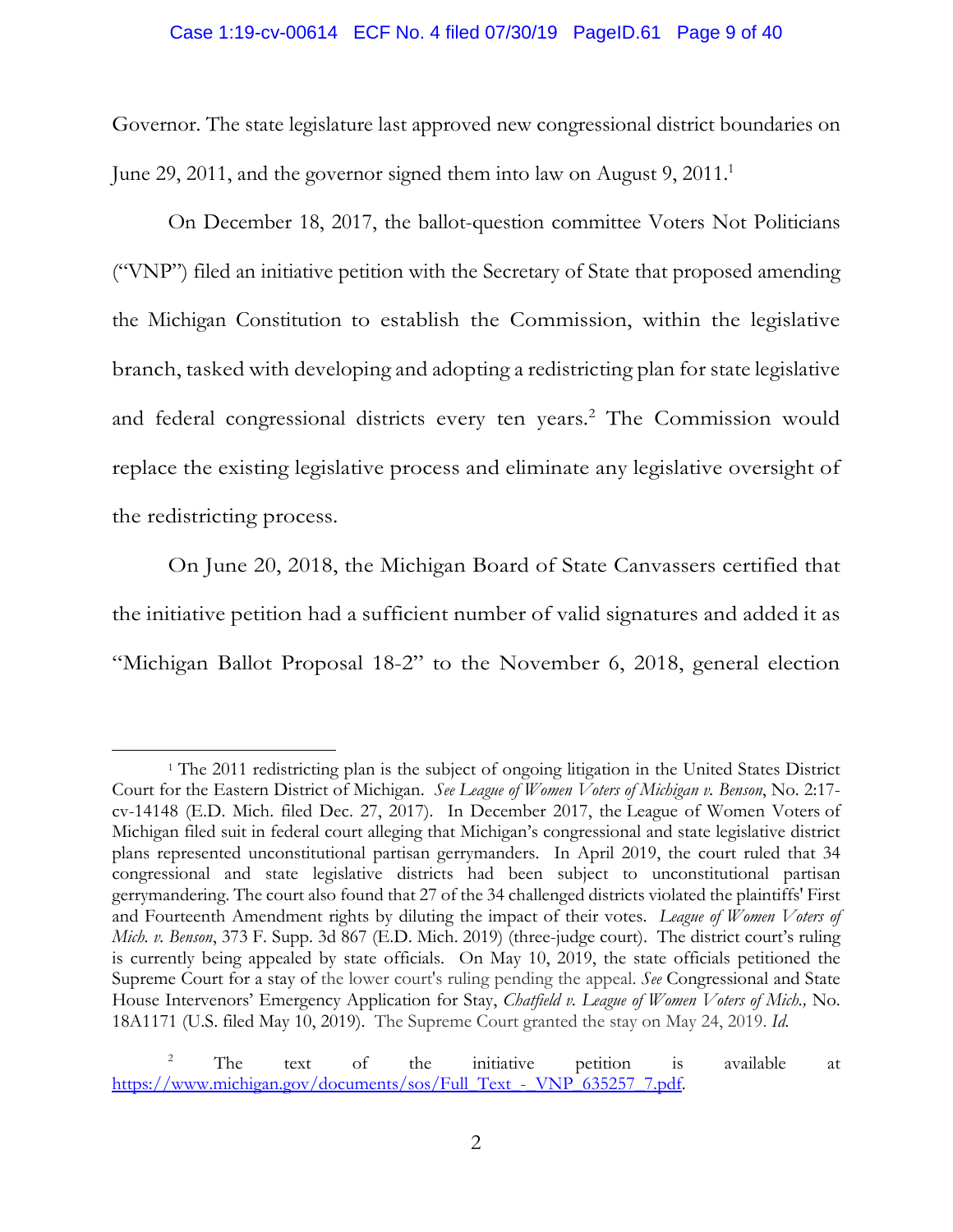ballot.<sup>3</sup>

Ballot Proposal 18-2 stated:

*Statewide Ballot Proposal 18-2* 

A proposed constitutional amendment to establish a commission of citizens with exclusive authority to adopt district boundaries for the Michigan Senate, Michigan House of Representatives and U.S. Congress, every 10 years

### *This proposed constitutional amendment would:*

- Create a commission of 13 registered voters randomly selected by the Secretary of State: -4 each who self-identify as affiliated with the 2 major political parties; and -5 who self-identify as unaffiliated with major political parties.
- Prohibit partisan officeholders and candidates, their employees, certain relatives, and lobbyists from serving as commissioners.

<sup>3</sup> *See* Michigan Department of State, State of Michigan Statewide Ballot Proposals Status and Full Text November 6, 2018 General Election (2018), https://www.michigan.gov/documents/sos/Bal\_Prop\_Status\_560960\_7.pdf. Prior to the certification by the Board of State Canvassers, the Citizens Protecting Michigan's Constitution (CPMC) filed a complaint with the Michigan Court of Appeals seeking a writ of mandamus directing the Secretary of State and the Board to reject the VNP proposal because it wasn't appropriately considered a constitutional amendment that could be approved by petition. *Citizens Protecting Mich.'s Constitution v. Sec'y of State*, 922 N.W.2d 404 (Mich. Ct. App. 2018). The Court of Appeals rejected plaintiffs' requested relief and ordered the Secretary of State and the Board to take all necessary measures to place the proposal on the general election ballot. *Id*. The Michigan Supreme Court affirmed the Court of Appeals decision. *Citizens Protecting Mich.'s Constitution v. Sec'y of State*, 761 N.W.2d 210 (Mich. 2018).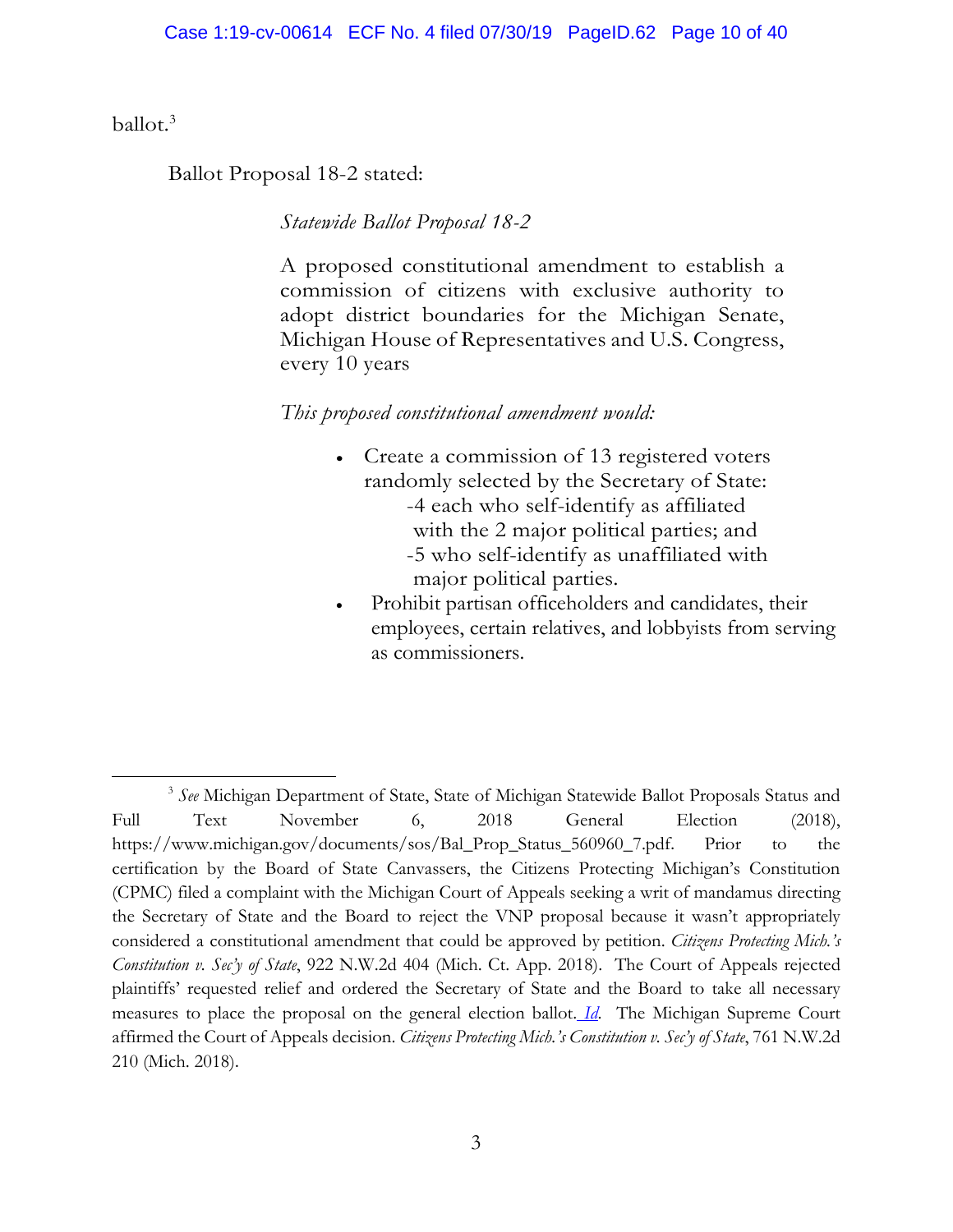- Establish new redistricting criteria including geographically compact and contiguous districts of equal population, reflecting Michigan's diverse population and communities of interest. Districts shall not provide disproportionate advantage to political parties or candidates.
- Require an appropriation of funds for commission operations and commissioner compensation.

Should this proposal be adopted? [ ] YES  $[$   $]$  NO

Board of State Canvassers, *Official Ballot Wording approved by the Board of State Canvassers August 30, 2018 Voters Not Politicians* (2019), https://www.michigan.gov/documents/sos/Official\_Ballot\_Wording\_

Prop\_18-2\_632052\_7.pdf.

Michigan voters approved the ballot proposal on November 6, 2018, and the Michigan Constitution was amended according to the revised language that accompanied the ballot proposal.

The amended Michigan Constitution sets forth specific details of the Commission including the application process, eligibility criteria, and process for seeking and selecting commissioners.

The Michigan Secretary of State is required to mail applications to at least 10,000 randomly selected registered voters encouraging them to apply. Mich. Const. art  $4, \, \text{\ensuremath{\mathbb{S}}}$  6 (2)(A). The Secretary of State's office will randomly select 200 finalists from among the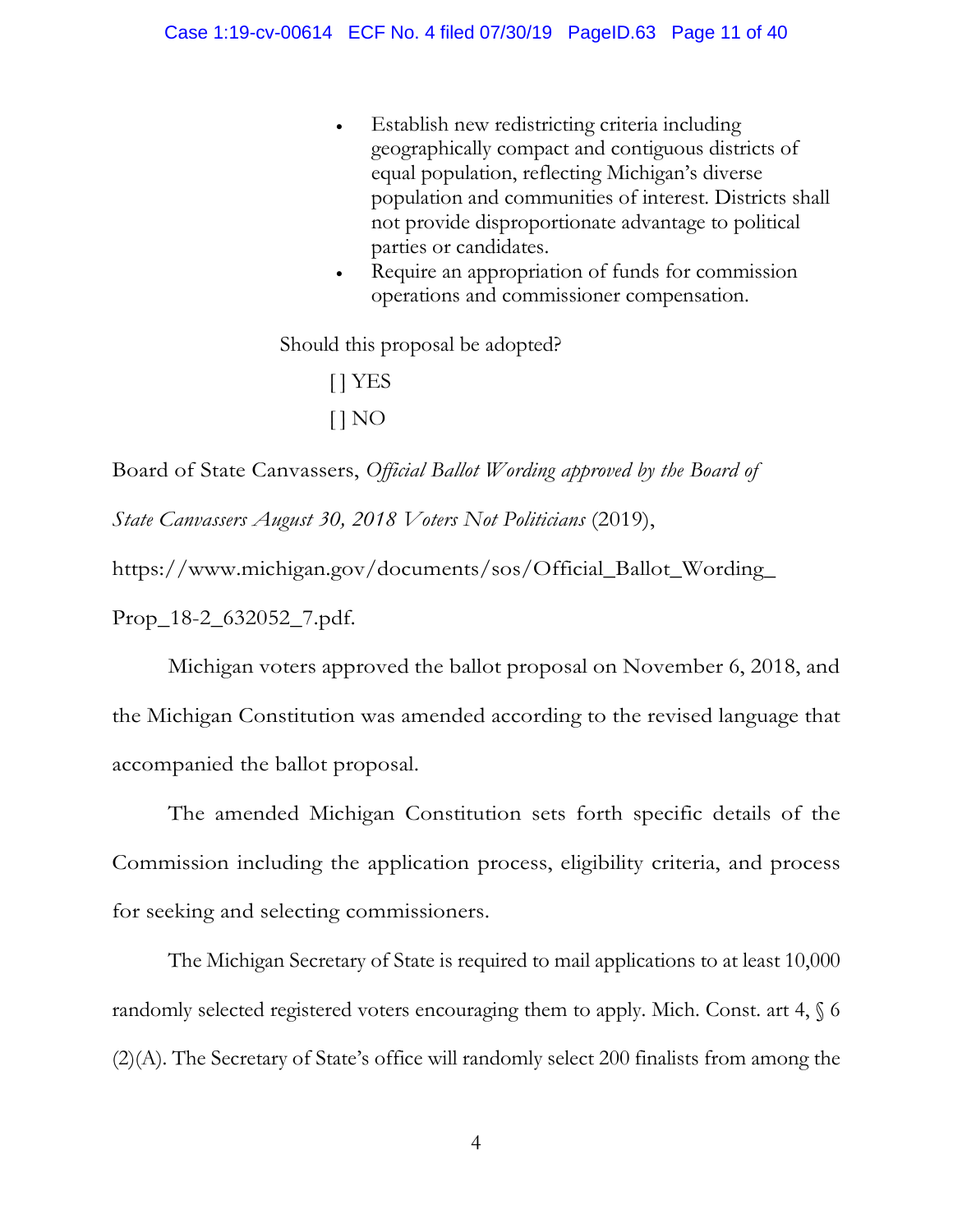#### Case 1:19-cv-00614 ECF No. 4 filed 07/30/19 PageID.64 Page 12 of 40

qualified applicants: 60 who self-identify as Republicans, 60 who self-identify as Democrats and 80 who self-identify as not affiliated with either major political party. *Id.* at  $\S$  6 (2)(D)(II). The selection process must be statistically weighted so that the pool of 200 finalists mirrors the geographic and demographic makeup of Michigan as closely as possible. *Id*. The majority and minority leaders in the Michigan House and Senate may reject up to five applicants each (20 total) before the final 13 commission members are randomly selected from among the finalists. *Id.* at  $\binom{6}{2}$ . Applications to serve on the Commission must be made available from January 1, 2020 through June 1, 2020. *Id.* at  $\{6 \ (2)(A), (C)\}$ . Commissioners must be selected by September 1, 2020. *Id.* at  $\{6 \}$  $(2)(F).$ 

A person must be registered and eligible to vote in Michigan to be eligible to serve on the Commission. *Id.* at § 6 (1)(A). Further, each Commissioner shall not currently be or in the past six years have been any of the following:

- A candidate or elected official of a partisan federal, state or local office;
- An officer or member of the leadership of a political party;
- A paid consultant or employee of an elected official, candidate or political action committee;
- An employee of the legislature;
- Registered as a lobbyist or an employee of a registered lobbyist;
- A political appointee who is not subject to civil service classification;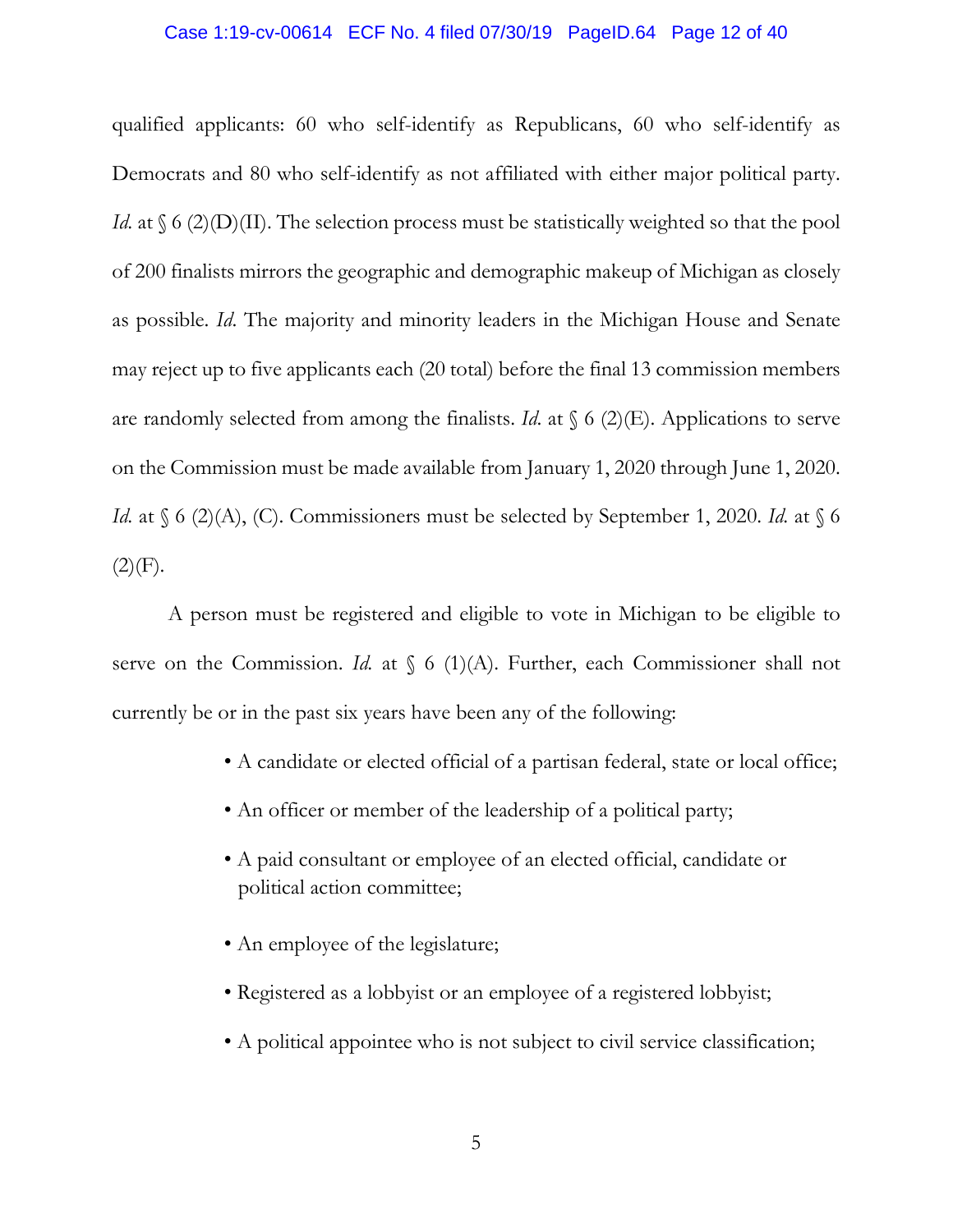#### Case 1:19-cv-00614 ECF No. 4 filed 07/30/19 PageID.65 Page 13 of 40

• Any parent, stepparent, child, stepchild or spouse of any individual that falls into one of the above categories.

*Id.* at  $\binom{6}{1}$ (B), (C). In addition, "for five years after the date of appointment, a commissioner [would be] ineligible to hold a partisan elective office at the state, county, city, village, or township level in Michigan." *Id.* at  $\sqrt{6}$  (1)(E).

In July 2019, the Secretary of State released draft text of the application to serve as a commissioner on its website and invited the public to comment until August 9, 2019. App. A. The draft application asks a series of questions to " … make sure you're eligible and don't have any conflicts that would keep you from serving on the Citizens' Redistricting Commission." *Id.* The draft application explains that if the applicant answers "yes" to any one of the following statements, the applicant is " … not eligible to serve on the commission … ":

(2) I am now, or have been at any time since August 15, 2014

a. A declared candidate for a partisan election office in federal, state, or local b. An elected official to partisan federal, state, or local office.

c. An officer or member of the governing body of a political party, at the local, state, or national level.

d. A paid consultant or employee of a federal, state, or local elected official or political candidate, campaign, or political action committee.

e. An employee of the legislature.

f. A lobbyist agent registered with the Michigan Bureau of Elections.

g. An employee of a lobbyist registered with the Michigan Bureau of Elections.

(3) I am a parent, stepparent, child, stepchild, or spouse of a person to whom sections (a) through (g), above, would apply.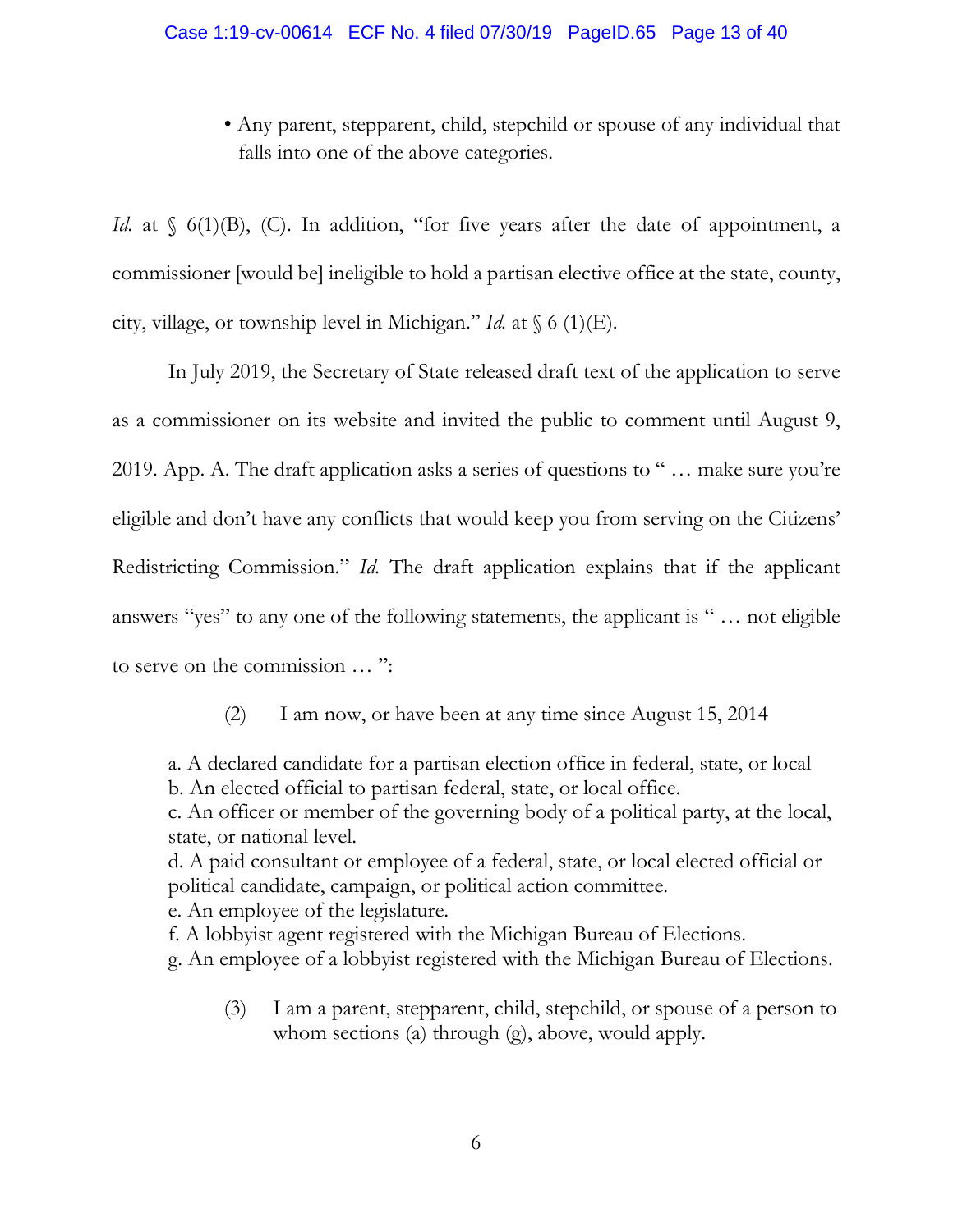### Case 1:19-cv-00614 ECF No. 4 filed 07/30/19 PageID.66 Page 14 of 40

(4) I am disqualified for appointed or elected office in Michigan. *Id.* The draft application also asks applicants to state whether they identify with the Democratic Party, the Republican Party, or neither party. *Id*. It also provides the applicant with the option of explaining his or her affiliation with the following question, " … [b]ecause Michigan voters do not register to vote by political party, if you would like to describe why – or how – you affiliate with either the Democratic Party, Republican Party, or neither, please do so below." *Id.* 

The Secretary of State also released on her website, for public comment until August 9, 2019, draft Commissioner Eligibility Guidelines. App. B. The draft guidelines provide clarification on the scope of the categories of individuals excluded from eligibility to serve on the Commission. For example, the draft guidelines specify that a candidate for judge may be eligible to serve on the Commission because judicial officers are non-partisan. *Id.* Further, the guidelines state that volunteers of an elected official, political candidate, campaign, or political action committee may be eligible to serve on the Commission because volunteers are not paid for their services. *Id.* In contrast, the eligibility guidelines state that any individual serving as a paid consultant or employee of a *non-partisan* elected official, non-partisan political candidate or *non-partisan* local political candidate's campaign since August 15, 2014 may not be eligible to serve on the Commission because the language of the exclusion is not explicitly limited to partisan offices. *Id.*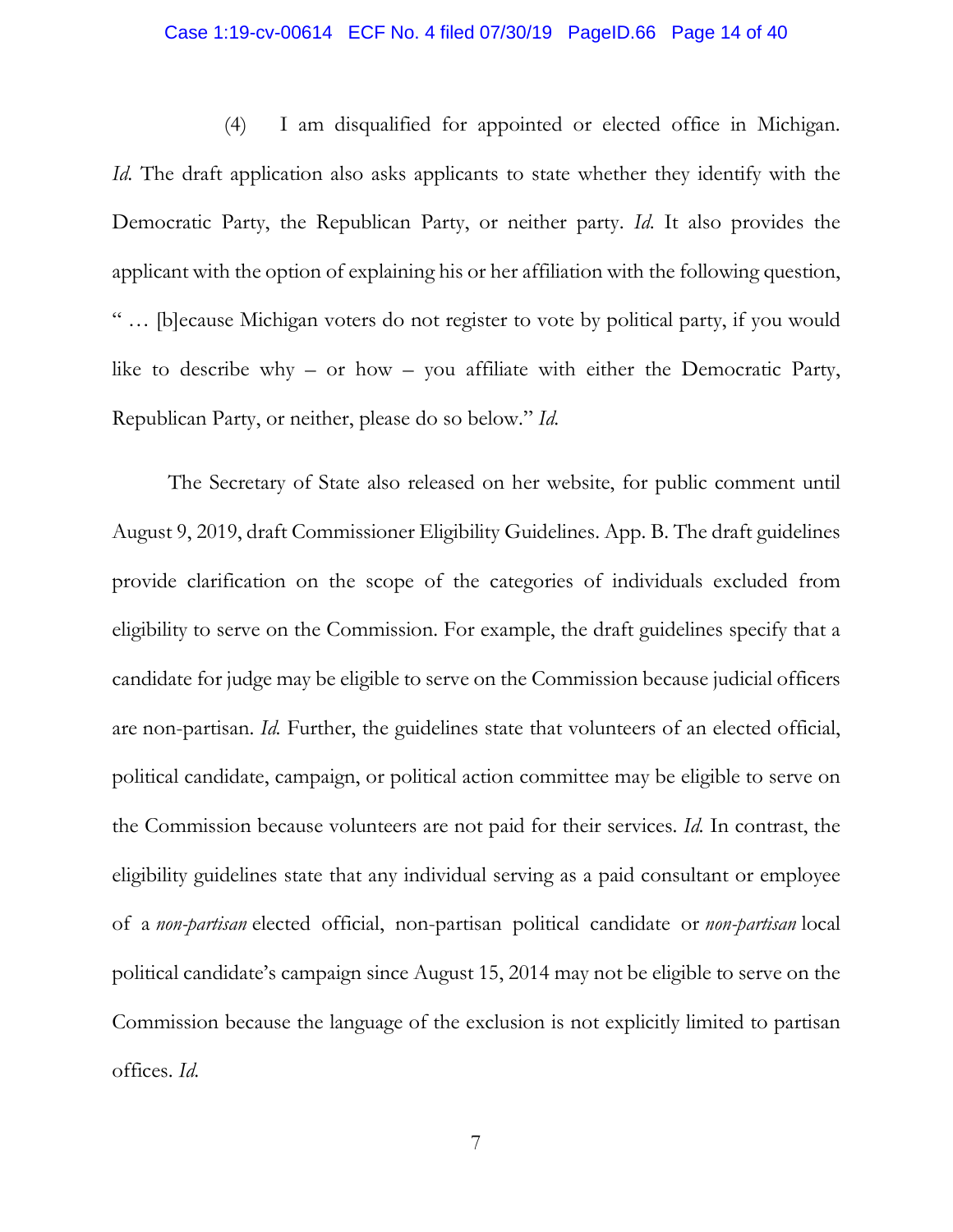#### Case 1:19-cv-00614 ECF No. 4 filed 07/30/19 PageID.67 Page 15 of 40

Each commissioner holds office until the Commission has completed its obligations for the census cycle. Mich. Const. art 4, § 6 (18). Commissioners receive compensation equal to at least 25 percent of the governor's salary and the State will reimburse commissioners for costs incurred if the legislature does not appropriate sufficient funds to cover these costs. *Id.* at  $\{6\}$ .

The Secretary of State serves as Secretary of the Commission. Though she has no vote, she has a significant role in administering the Commission, including furnishing the Commission with all technical services that the Commission deems necessary. *Id.* at  $§ 6(4).$ 

The affirmative votes of at least seven members, including a minimum of two Democrats, two Republicans, and two members not affiliated with the major parties, are needed to pass a redistricting plan. *Id.* at  $\int$  6 (14)(C). Commissioners are required to prioritize specific criteria when developing redistricting plans, including compliance with federal laws; equal population sizes; geographic contiguousness; demographics and communities of similar historical, cultural, or economic interests; no advantages to political parties; no advantages to incumbents; municipal boundaries; and compactness. *Id.* at  $\{6 (13)$ .

#### **ARGUMENT**

Plaintiffs seek a preliminary injunction to prevent the Michigan Secretary of State, and her employees and agents, from administering or preparing for the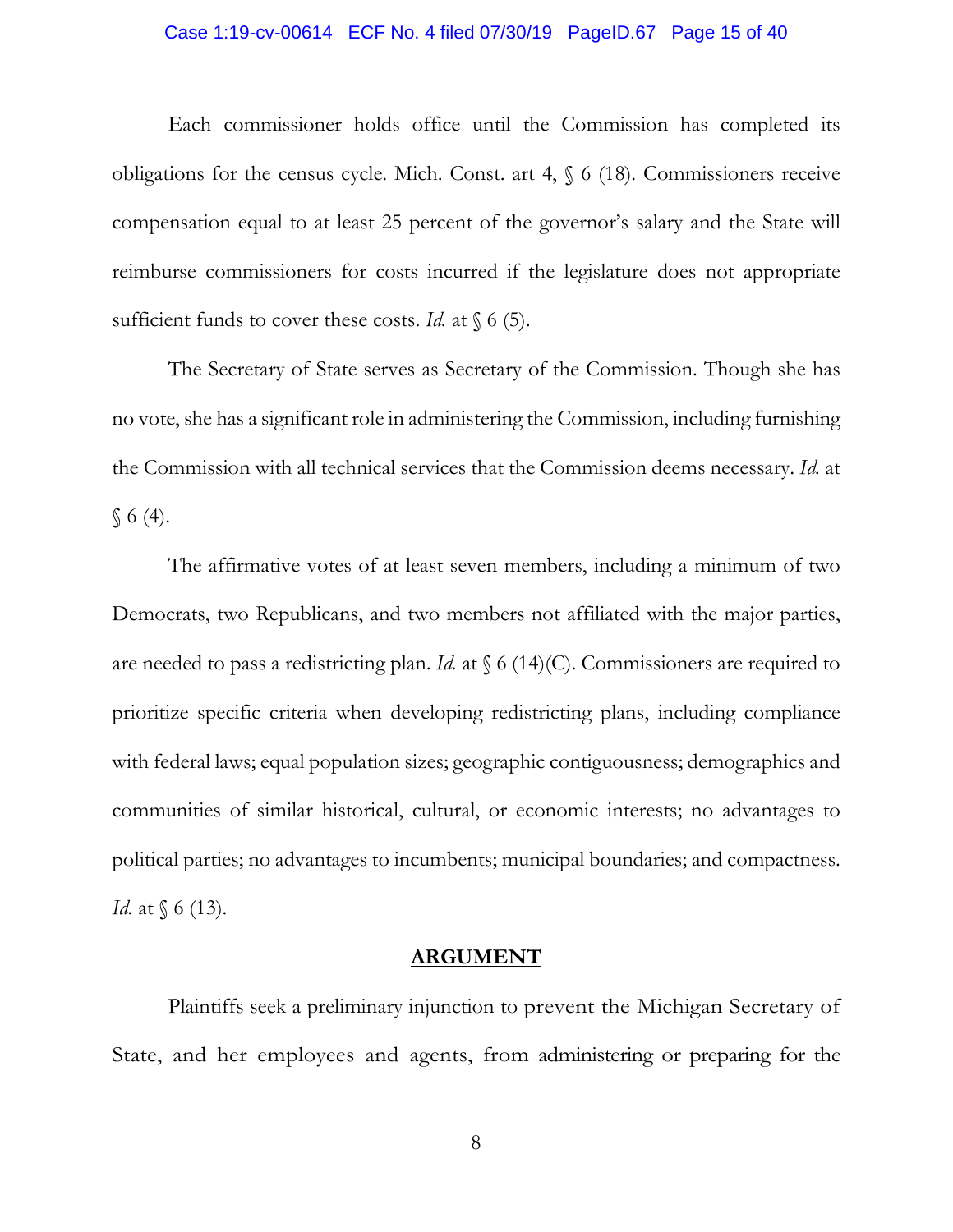#### Case 1:19-cv-00614 ECF No. 4 filed 07/30/19 PageID.68 Page 16 of 40

selection of commissioners to serve on the Commission pending a determination of the constitutionality of the Commission by this Court. "The purpose of a preliminary injunction is always to prevent irreparable injury so as to preserve the court's ability to render a meaningful decision on the merits." *United Food Commercial Workers Union, Local 1099 v. Southwest Ohio Reg'l Transit Auth*., 163 F.3d 341, 348 (6th Cir. 1998) (citing *Stenberg v. Checker Oil Co*., 573 F.2d 921, 925 (6th Cir. 1978)).

A district court must balance four factors in determining whether to grant a preliminary injunction: "(1) whether the movant has a strong likelihood of success on the merits; (2) whether the movant would suffer irreparable injury absent the injunction; (3) whether the injunction would cause substantial harm to others; and (4) whether the public interest would be served by the issuance of an injunction." *Bays v. City of Fairborn*, 668 F.3d 814, 818-19 (6th Cir. 2012) (citing *Certified Restoration Dry Cleaning Network, LLC v. Tenke Corp.*, 511 F.3d 535, 542 (6th Cir. 2007)). This is a flexible standard where the four factors are not prerequisites but instead are balanced by the Court. *Frisch's Rest., Inc. v. Shoney's Inc*., 759 F.2d 1261, 1263 (6th Cir. 1985) (citing *In re DeLorean Motor Co.*, 755 F.2d 1223, 1229 (6th Cir. 1985).

[T]he purpose of the [balance of harms] test is . . . to underscore the flexibility which traditionally has characterized the law of equity. It permits the district court, in its discretion, to grant a preliminary injunction even where the plaintiff fails to show a strong or substantial probability of ultimate success on the merits of his claim, but where he at least shows serious questions going to the merits and irreparable harm which decidedly outweighs any potential harm to the defendant if the injunction is issued.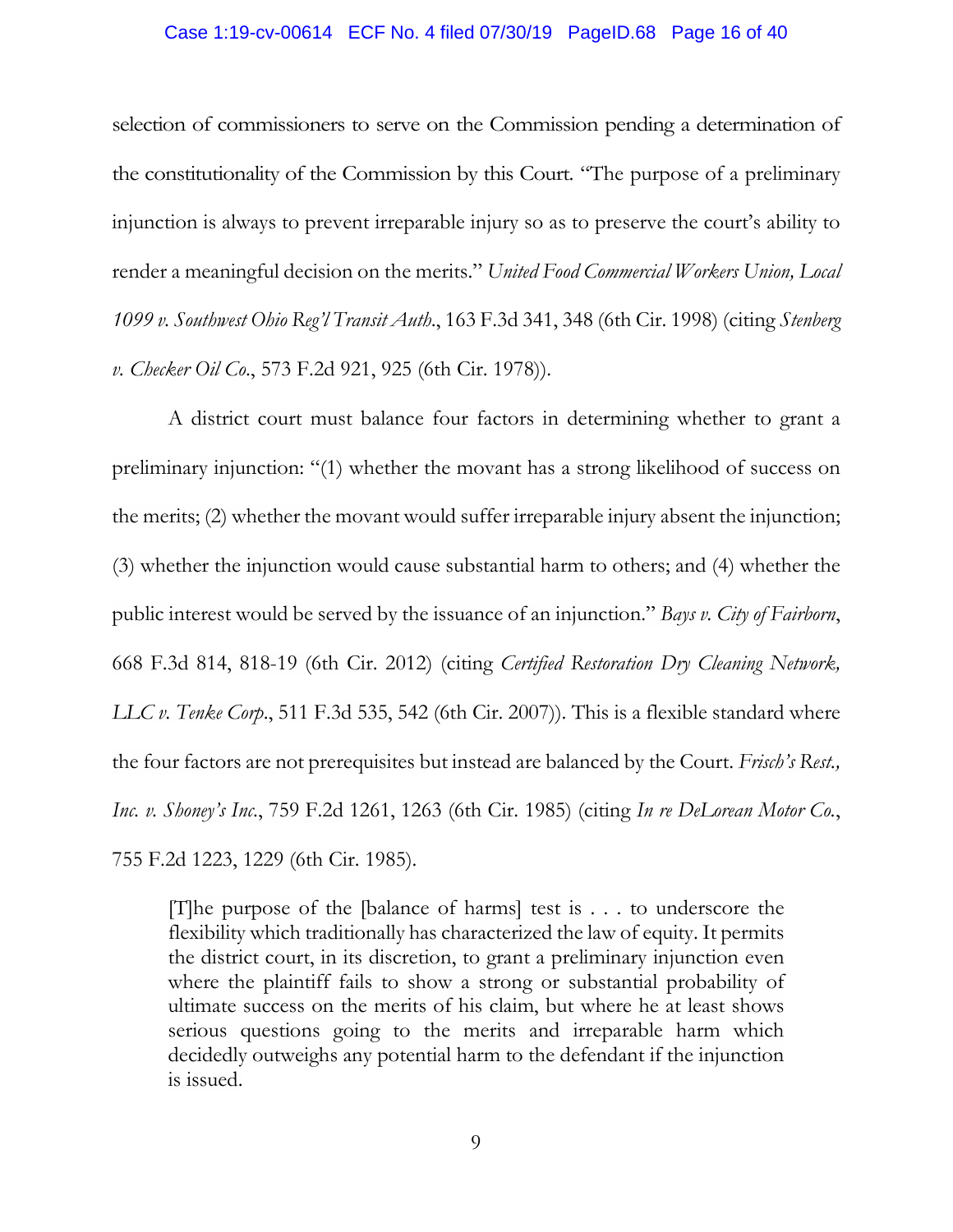*Jones v. Caruso*, 569 F.3d 258, 277 (6th Cir. 2009) (alteration in original) (quoting *Friendship Materials, Inc. v. Mich. Brick, Inc.*, 679 F.2d 100, 104 (6th Cir. 1982)). *See also Worthington Foods, Inc. v. Kellogg Co.*, 732 F. Supp. 1417, 1427 (S.D. Ohio 1990) ("That is, a strong showing of irreparable harm, decidedly outweighing harm to the defendant, may justify an injunction even where the movant cannot make a strong showing of likelihood of success on the merits, as long as the plaintiff can show serious questions going to the merits of the suit.") (citing *Frisch's*, 759 F.2d at 1263; *DeLorean*, 755 F.2d at 1229); *Chaplaincy of Full Gospel Churches v. England*, 454 F.3d 290, 297 (D.C. Cir. 2006) ("If the showing in one area is particularly strong, an injunction may issue even if the showings in other areas are rather weak.").

"[W]hen a party seeks a preliminary injunction on the basis of a potential constitutional violation, 'the likelihood of success on the merits often will be the determinative factor." *Liberty Coins, LLC v.. Goodman*, 748 F.3d 682, 689 (6th Cir. 2014), *cert. denied*, 135 S.Ct. 950 (2015) (quoting *Obama for America v. Husted*, 697 F.3d 423, 436 (6th Cir. 2012). *See also Caruso*, 569 F.3d 258 at 266 (citing *Connection Distrib. Co.* 154 F.3d at 288 (6th Cir. 1998) (in the First Amendment context). "In short, 'because the questions of harm to the parties and the public interest cannot be addressed properly in the First Amendment context without first determining if there is a constitutional violation, the crucial inquiry often is . . . whether the [law] at issue is likely to be found constitutional." *Id*. *See also Tumblebus Inc. v. Cranmer*, 399 F.3d 754, 760 (6th Cir. 2005).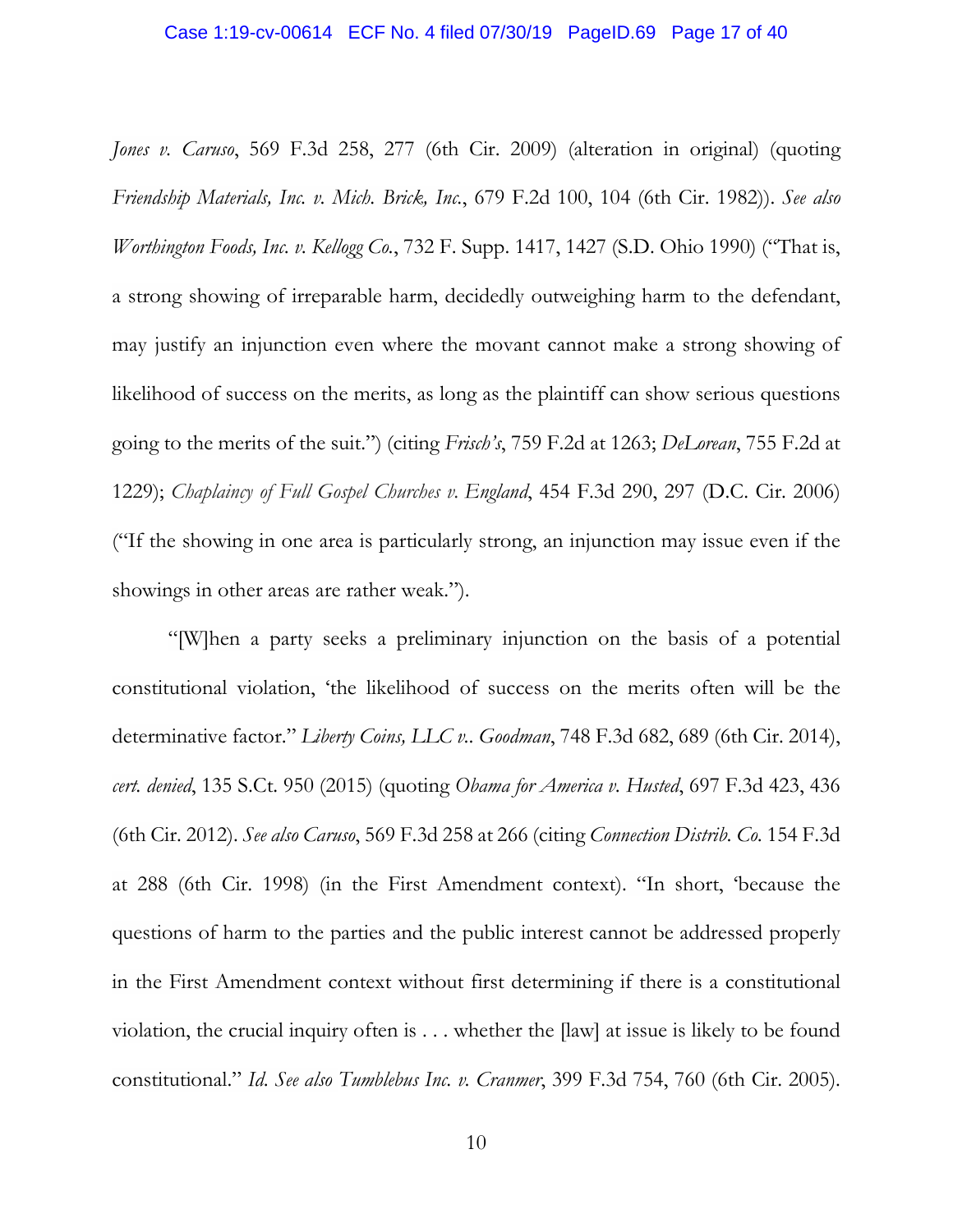### Case 1:19-cv-00614 ECF No. 4 filed 07/30/19 PageID.70 Page 18 of 40

Moreover, the Third and Fourth factors merge when the government is a defendant. *See Nken v. Holder*, 556 U.S. 418, 435 (2009). Applying these principles to the facts of this case, leads inevitably to the conclusion that this court should grant Plaintiffs' request for a preliminary injunction.

There are no contested facts here. Attached as Exhibit 1 are the affidavits of Plaintiffs. Each explain how they are prohibited by one or more of the restrictions. The Defendants cannot seriously make an argument that they are contesting any of these statements the Plaintiffs make about themselves. As a result, this case is appropriate for consolidation of the preliminary injunction and hearing on the merits pursuant to Fed. R. Civ. P. 65(a)(2).

### **I. PLAINTIFFS ARE LIKELY TO SUCCEED ON THE MERITS OF THEIR COMPLAINT**

To satisfy the first prong of the preliminary injunction analysis, Plaintiffs are not required to demonstrate that they *will* succeed on the merits at trial. Nor are Plaintiffs required to demonstrate that they will *probably* succeed on the merits of their claims. Plaintiffs must only demonstrate that the legal issues they raise are substantial enough to constitute "fair ground[s] for litigation and thus [require] more deliberate investigation." *Roth v. Bank of Commonwealth*, 583 F.2d 527, 537 (6th Cir. 1978). This Court must only "satisfy itself, not that the plaintiff certainly has a right, but that he has a fair question to raise as to the existence of such a right." *Brandeis Machinery*  $\mathcal{O}$  *Supply Corp. and State Equipment Co., v. Barber-Geene Co*., 503 F.2d 503 (6th Cir. 1974) (citing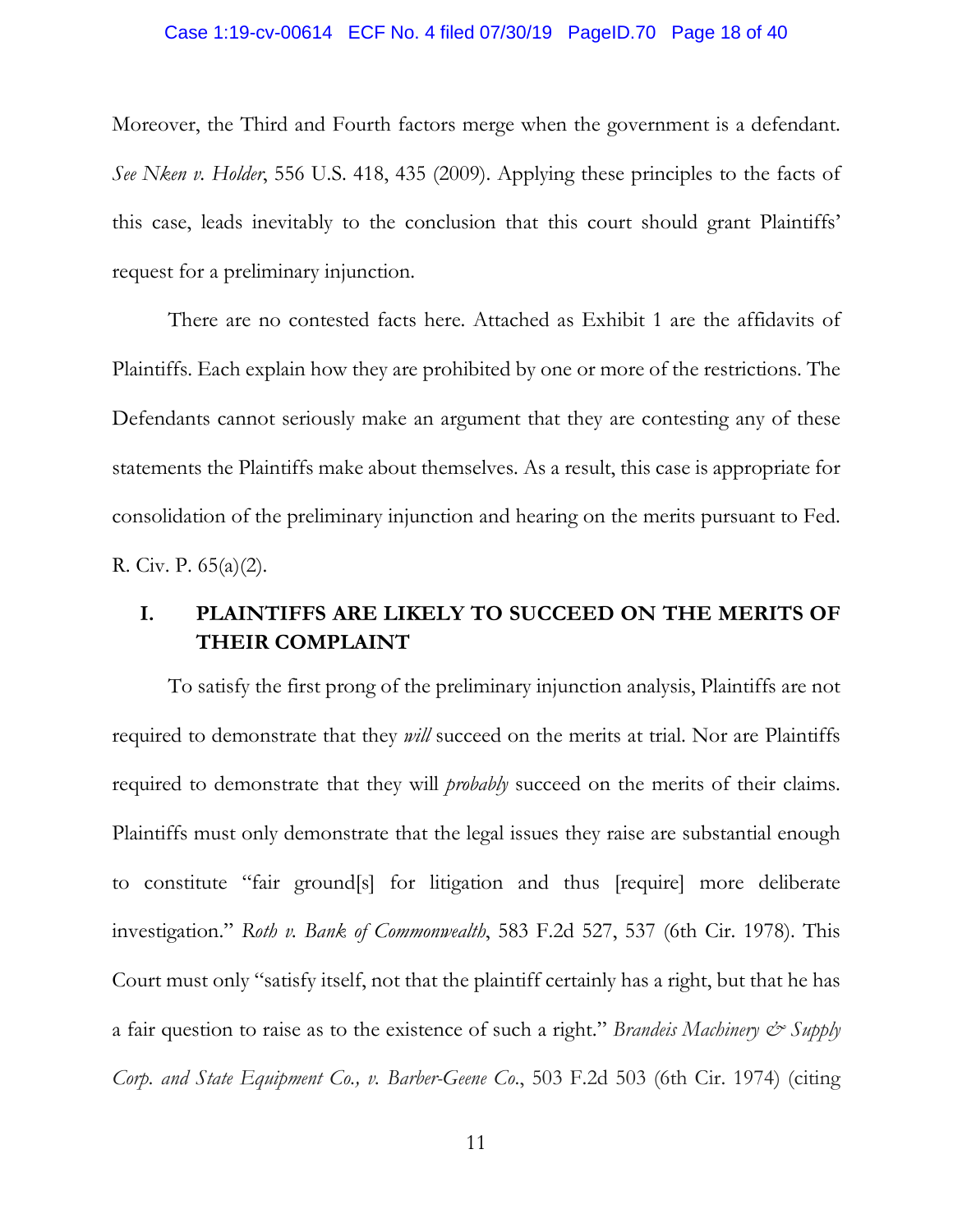*American Federation of Musicians v. Stein*, 213 F.2d 679, 683 (6th Cir. 1954), *cert. denied*, 348 U.S. 873, 75 S. Ct. 108, 99 L. Ed. 687 (1954)). "It will ordinarily be enough that the plaintiff has raised questions going to the merits so serious, substantial, difficult and doubtful, as to make them a fair ground for litigation and thus for mere deliberate investigation." *Id.* (citing *Hamilton Watch Co. v. Benrus Watch Co.*, 206 F.2d 738, 740 (2nd Cir. 1953)). Plaintiffs' constitutional claims meet this standard.

## **A. The Commission Excludes Categories of Individuals Based on Their Exercise of Constitutionally Protected Speech and Associations**

 For at least a quarter-century, the Supreme Court "has made clear that, even though a person has no 'right' to a valuable governmental benefit, and even though the government may deny him the benefit for any number of reasons, there are some reasons upon which the government may not act." *Rutan v. Repub. Party*, 497 U.S. 62, 86 (1990). The government may not deny benefits to people in a way that infringes their constitutionally protected interests, especially freedom of speech. "For if the government could deny a benefit to a person because of his constitutionally protected speech or associations, his exercise of those freedoms would in effect be penalized and inhibited. 'This would allow the government to produce a result which [it] could not command directly.'" *Id.* (citing *Speiser v. Randall,* 357 U.S. 513, 526 (1957)). Such interference with constitutional rights is impermissible." *Id*.

In applying these principles, the Supreme Court has recognized that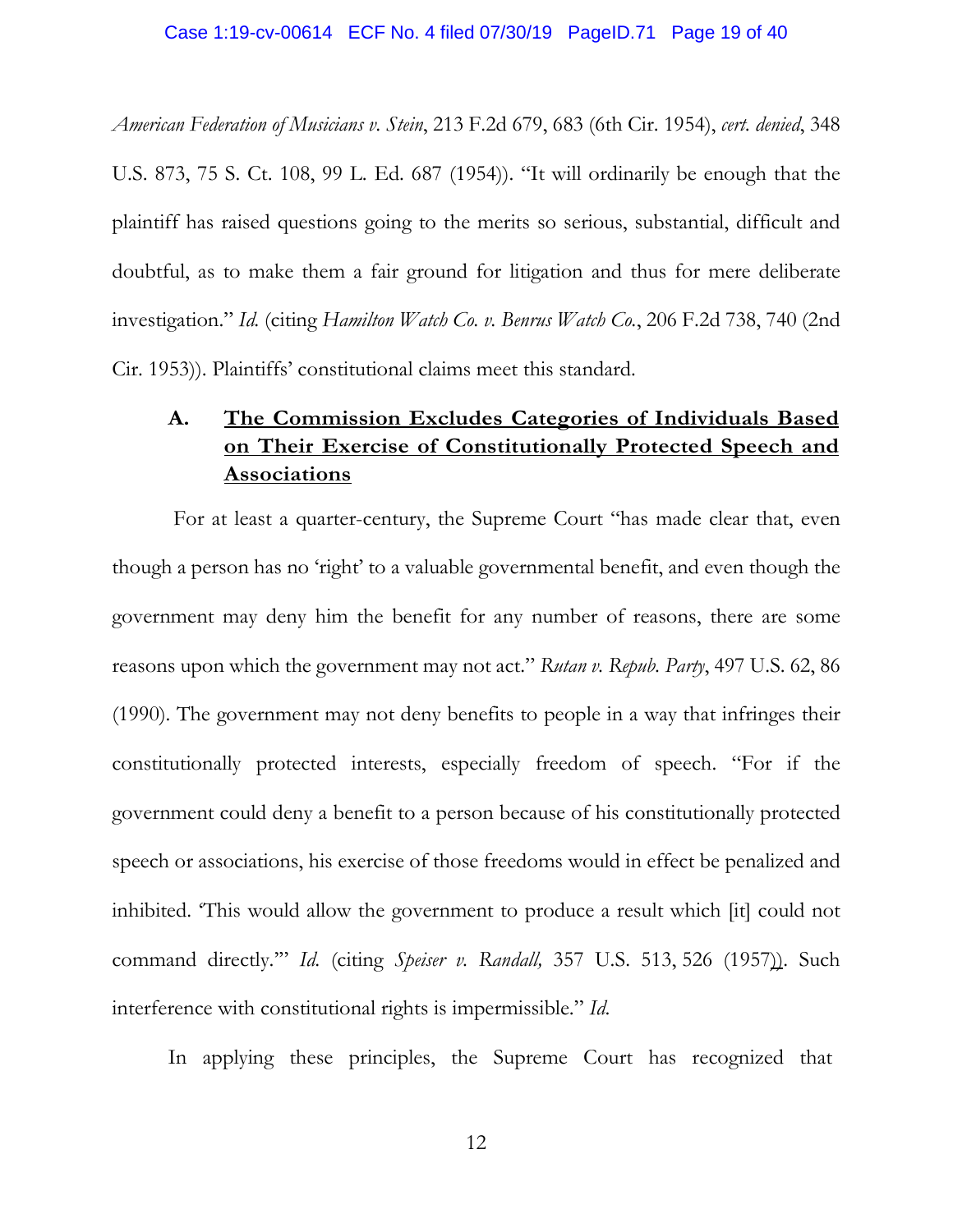#### Case 1:19-cv-00614 ECF No. 4 filed 07/30/19 PageID.72 Page 20 of 40

government positions, such as commissioner, convey a valuable government benefit. The most obvious of these benefits are specific quantifiable economic benefits. In this case, each commissioner receives a salary from the State "at least equal to 25 percent of the governor's salary", which was reportedly \$159,300 as of January 2018.<sup>4</sup> Mich. Const. art 4,  $\frac{1}{2}$  6 (5). Thus, a commissioner receives at least \$39,825 in monetary compensation. Moreover, courts have recognized that quantifiable economic worth is not the only valuable benefit derived from a government position. In considering whether membership on a government advisory committee denied the excluded applicant any benefit, "the D.C. Circuit recognized that a benefit need only have value to those who seek it[]" and "because the . . . membership did have value to plaintiff, withholding this benefit could pressure plaintiffs into forgoing the exercise of their constitutional rights." *Autor v. Blank*, 128 F. Supp. 3d 331, 334 (D.D.C. 2015) (citing *Autor v. Pritzker*, 740 F.3d 176, 182 (D.C. Cir. 2014)). Thus, Plaintiffs—who each desire to serve on the Commission but are excluded from consideration—have been denied a benefit.

Further, Plaintiffs are individuals who fall into one or more of the eight categories set forth in Article IV, Section  $6(1)(B)$  and  $(C)$  of Michigan's

<sup>4</sup> *See* Abigail Hess, *The 5 states with the highest and lowest paid politicians,* CNBC: MAKE IT (Jan 25, 2018 10:47 AM), https://www.cnbc.com/2018/01/25/the-5-states-with-the-highest-and-lowest-paidpoliticians.html.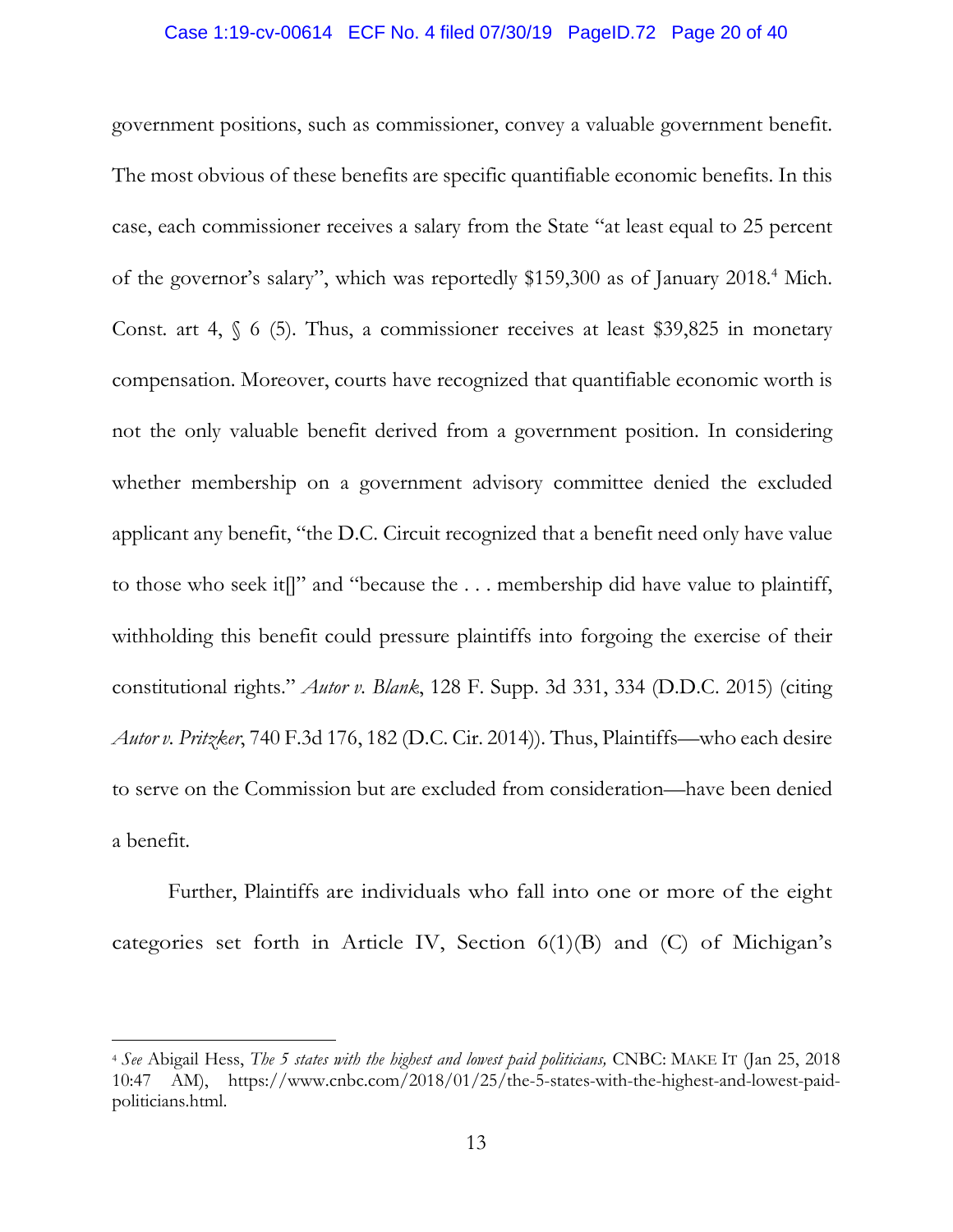### Case 1:19-cv-00614 ECF No. 4 filed 07/30/19 PageID.73 Page 21 of 40

Constitution and therefore are excluded from eligibility based on their exercise of one or more of their constitutionally protected interests. These interests include freedom of speech (*e.g*., by the exclusion of candidates for partisan office or by the activities of certain relatives), right of association (*e.g*., by the exclusion of members of political parties or by the activities of certain relatives), and/or the right to petition (*e.g*., by the exclusion of registered lobbyists or by the activities of certain relatives). Each of these rights is well established. For instance, the Supreme Court has made clear that lobbying is a quintessential example of the exercise of the right to petition that is protected by the First Amendment. "In a representative democracy . . . [the] government act[s] on behalf of the people and, to a very large extent, the whole concept of representation depends upon the ability of the people to make their wishes known to their representatives." *Eastern R.R. Presidents Conference v. Noerr Motor Freight, Inc.,* 365 U.S. 127, 137 (1961).

The Supreme Court has also previously held that "[t]he First Amendment protects political association as well as political expression," and that "[t]he right to associate with the political party of one's choice is an integral part of this basic constitutional freedom" of association. *Elrod*, 427 U.S. at 357 (plurality opinion) (*quoting Kusper v. Pontikes*, 414 U.S. 51, 57 (1973) (citing *Williams v. Rhodes*, 393 U.S. 23, 30 (1968)).

[P]olitical belief and association constitute the core of those activities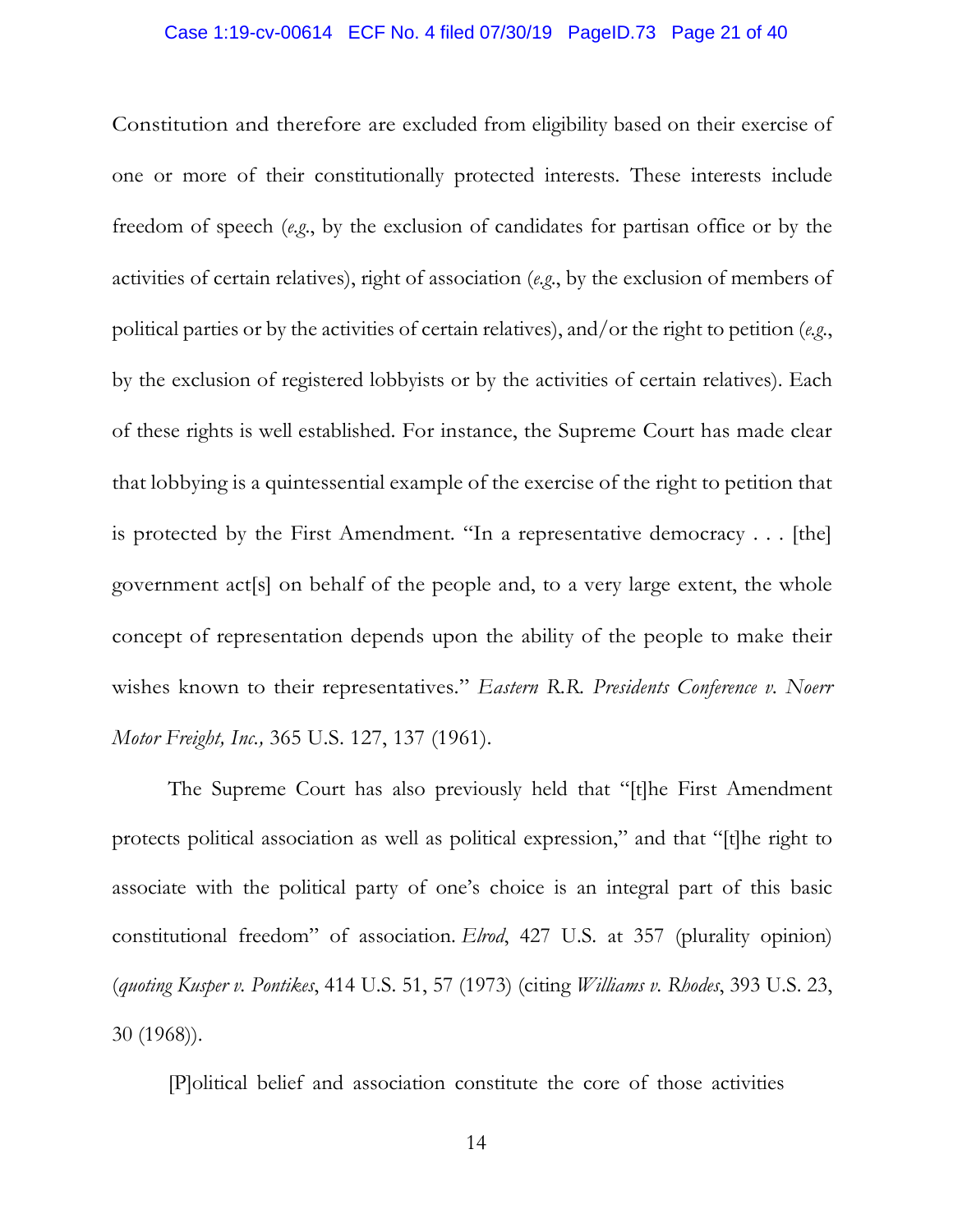protected by the First Amendment. Regardless of the nature of the inducement, whether it be by the denial of public employment or, as in *Board of Education v. Barnette,* 319 U.S. 624 (1943), by the influence of a teacher over students, [i]f there is any fixed star in our constitutional constellation, it is that no official, high or petty, can prescribe what shall be orthodox in politics, nationalism, religion, or other matters of opinion or force citizens to confess by word or act their faith therein. And [t]here can no longer be any doubt that freedom to associate with others for the common advancement of political beliefs and ideas is a form of 'orderly group activity' protected by the First and Fourteenth Amendments. The right to associate with the political party of one's choice is an integral part of this basic constitutional freedom. These protections reflect our profound national commitment to the principle that debate on public issues should be uninhibited, robust, and wide-open, a principle itself reflective of the fundamental understanding that [c]ompetition in ideas and governmental policies is at the core of our electoral process.

*Elrod*, 427 U.S. at 355-58 (internal citations omitted) (some alterations in original).

Accordingly the operation of the Commission excludes categories of individuals

based on their exercise of constitutionally protected conduct.

### **B. The Commission's Conditions and Restrictions on Employment are Unconstitutional Because They are Not Adequately Tailored to a Sufficient Government Interest**

The exclusion of certain categories of individuals from eligibility to serve on the Commission acts as an unconstitutional condition on employment because it is not adequately tailored to the government interest. Conditions of employment that compel or restrain belief and association (*e.g*., patronage requirements or exclusionary factors based on a person's status within a political party), are inimical to the process which undergirds our system of government and is "at war with the deeper traditions of democracy embodied in the First Amendment." *Illinois State Employees Union v.*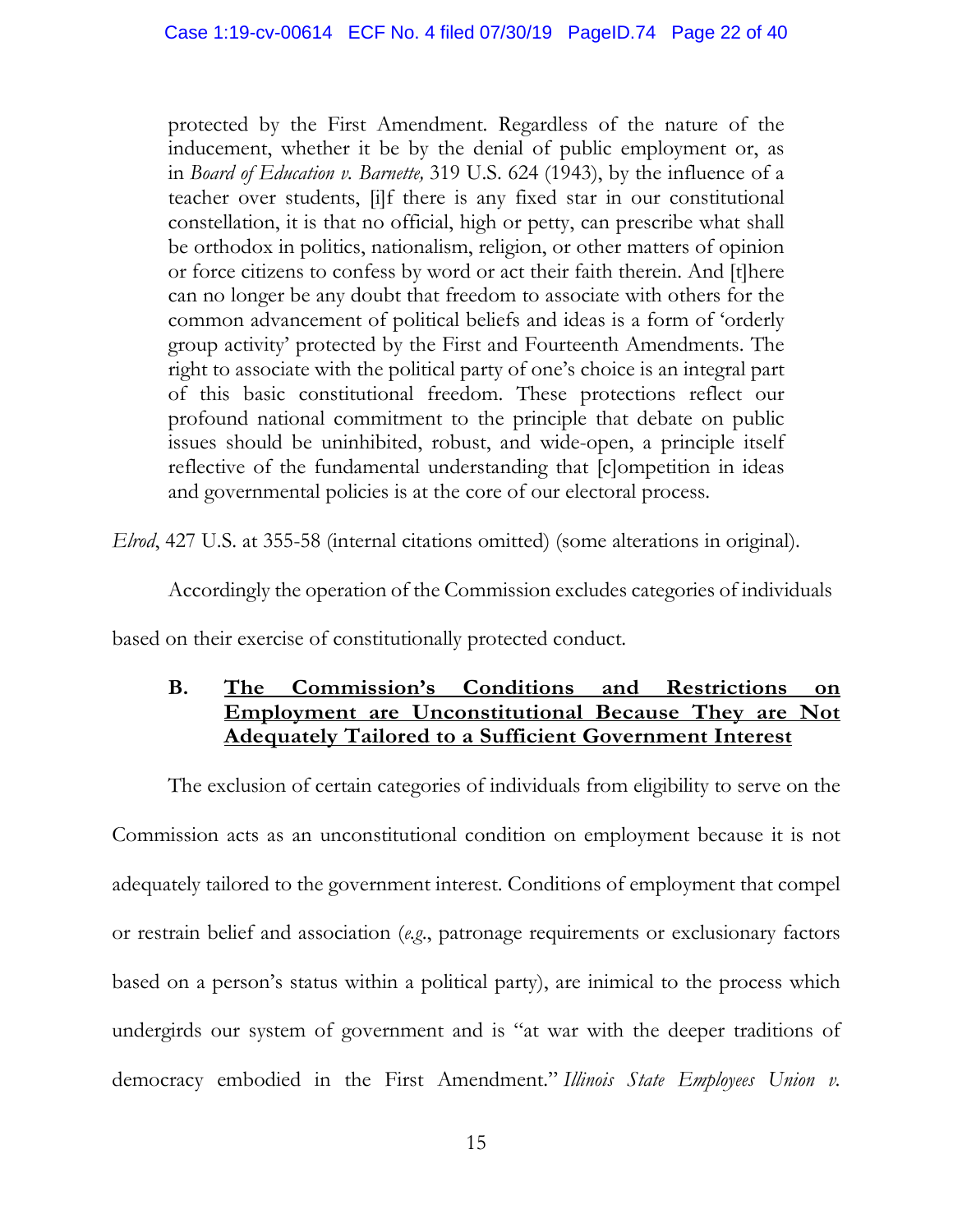*Lewis,* 473 F.2d 561, 576 (7th Cir. 1972). The Supreme Court has made clear that, "[u]nder [its] sustained precedent, conditioning hiring decisions on political belief and association plainly constitutes an unconstitutional condition unless the government has a vital interest in doing so." *Rutan,* 497 U.S. at 78*.* "… [T]he government must demonstrate (1) a vital government interest that would be furthered by its political hiring practices; and (2) that the patronage practices are narrowly tailored to achieve that government interest."<sup>5</sup> *Vickery v. Jones,* 856 F. Supp. 1313, 1322 (S.D. Ill. 1994).

In this case, VNP stated that the relevant government interest was to create a "a fair, impartial, and transparent process where voters - not politicians - will draw Michigan's state Senate, state House, and Congressional election district maps."<sup>6</sup> With regard to the exclusion of the eight categories of individuals from eligibility to serve,

<sup>&</sup>lt;sup>5</sup> Some courts have applied a strict-scrutiny standard in assessing the constitutionality of laws that burden the right to petition, requiring the government to demonstrate that the challenged law is justified by a "compelling government interest" and that it uses the "least restrictive means" of furthering that interest. *See, e.g.*, *ACLU v. New Jersey Election Law Enforcement Comm*., 509 F. Supp. 1123, 1129 (D.N.J. 1981). This is a more demanding standard than intermediate scrutiny, which inquires whether the challenged law is "narrowly tailored to serve a significant governmental interest, and . . . leave[s] open ample alternative channels for communication of the information." *Ward v. Rock Against Racism,* 491 U.S. 781, 791 (1989) (quoting *Clark v. Cmty. for Creative Non-Violence,* 468 U.S. 288, 293 (1984)). The narrow tailoring element of the intermediate scrutiny test requires that the government's chosen means not be "substantially broader than necessary to achieve the government's interest." *Ward,* 491 U.S. at 800.

<sup>6</sup> *We Ended Gerrymandering in Michigan*, Voters Not Politicians, https://votersnotpoliticians.com/redistricting/ (last visited July 26, 2019).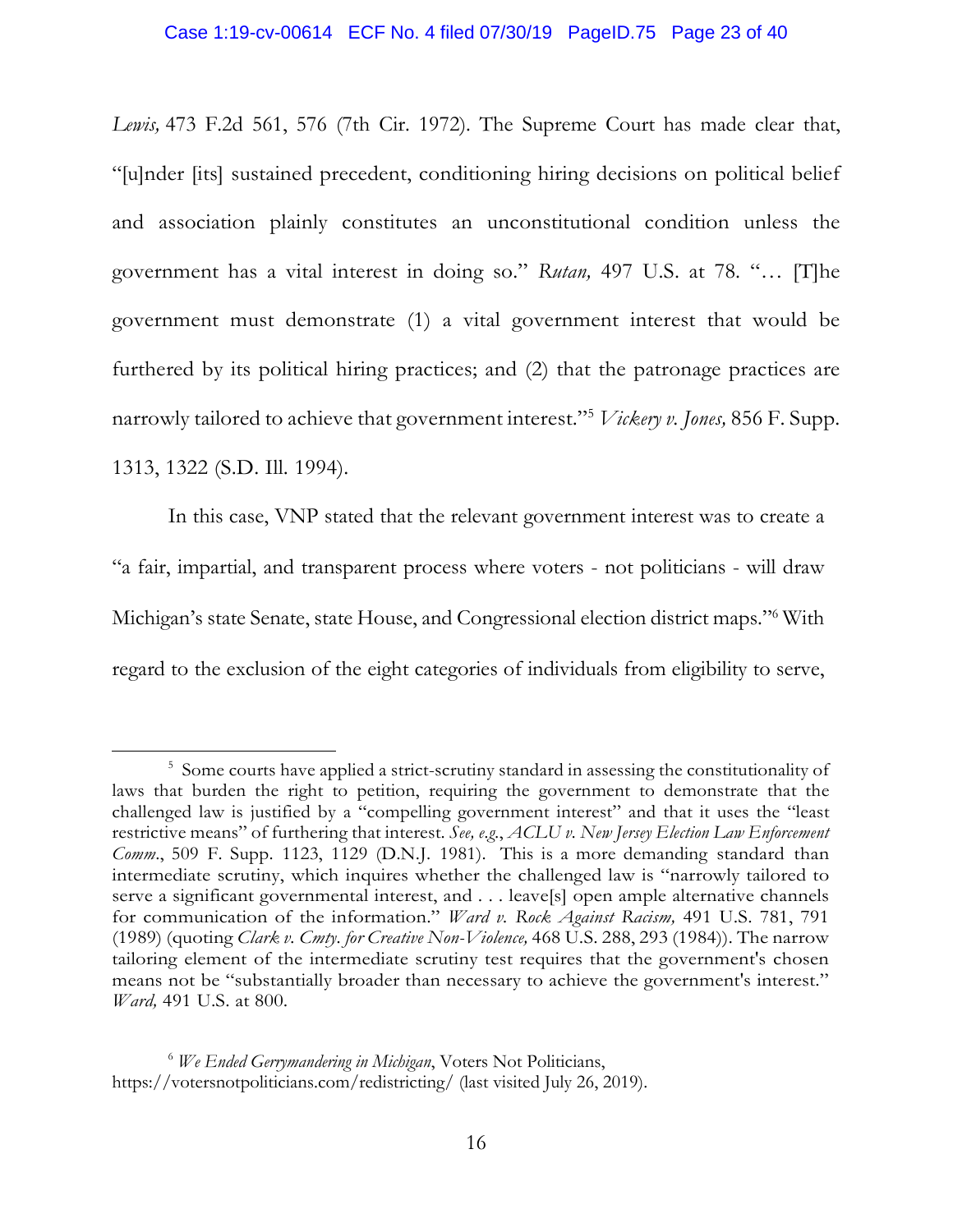### Case 1:19-cv-00614 ECF No. 4 filed 07/30/19 PageID.76 Page 24 of 40

VPN explained that "[t]he amendment disqualifies these individuals from serving on the Commission because they are *most likely* to have a conflict of interest when it comes to drawing Michigan's election district maps."<sup>7</sup>

In excluding certain categories of citizens from eligibility based on their exercise of core First Amendment rights, including freedom of speech, right of association and right to petition the government, the State has unconstitutionally conditioned eligibility for a valuable benefit on their willingness to limit their First Amendment right to petition government. *See Adams v. Governor of Delaware*, No. 18- 1045 (3d Cir. 2019) (Plaintiff's freedom of association rights were violated by a political balance requirement that prevented his application to Delaware's Supreme Court, Superior Court, and Chancery Court); *Autor*, 740 F.3d at 179.

The exclusionary factors also violate the Equal Protection Clause because it burdens only individuals that fall into set categories because of an exercise of First Amendment rights that may indicate partisan bias, while imposing no restriction on individuals who may be just as partisan, or more partisan. Thus, the Plaintiffs have a strong likelihood of success on the merits because the government interest is not a sufficient fit with the restrictions to justify the distinction the challenged provision draws between Plaintiffs and all other eligible registered voters.

<sup>7</sup> *Id*. (emphasis added).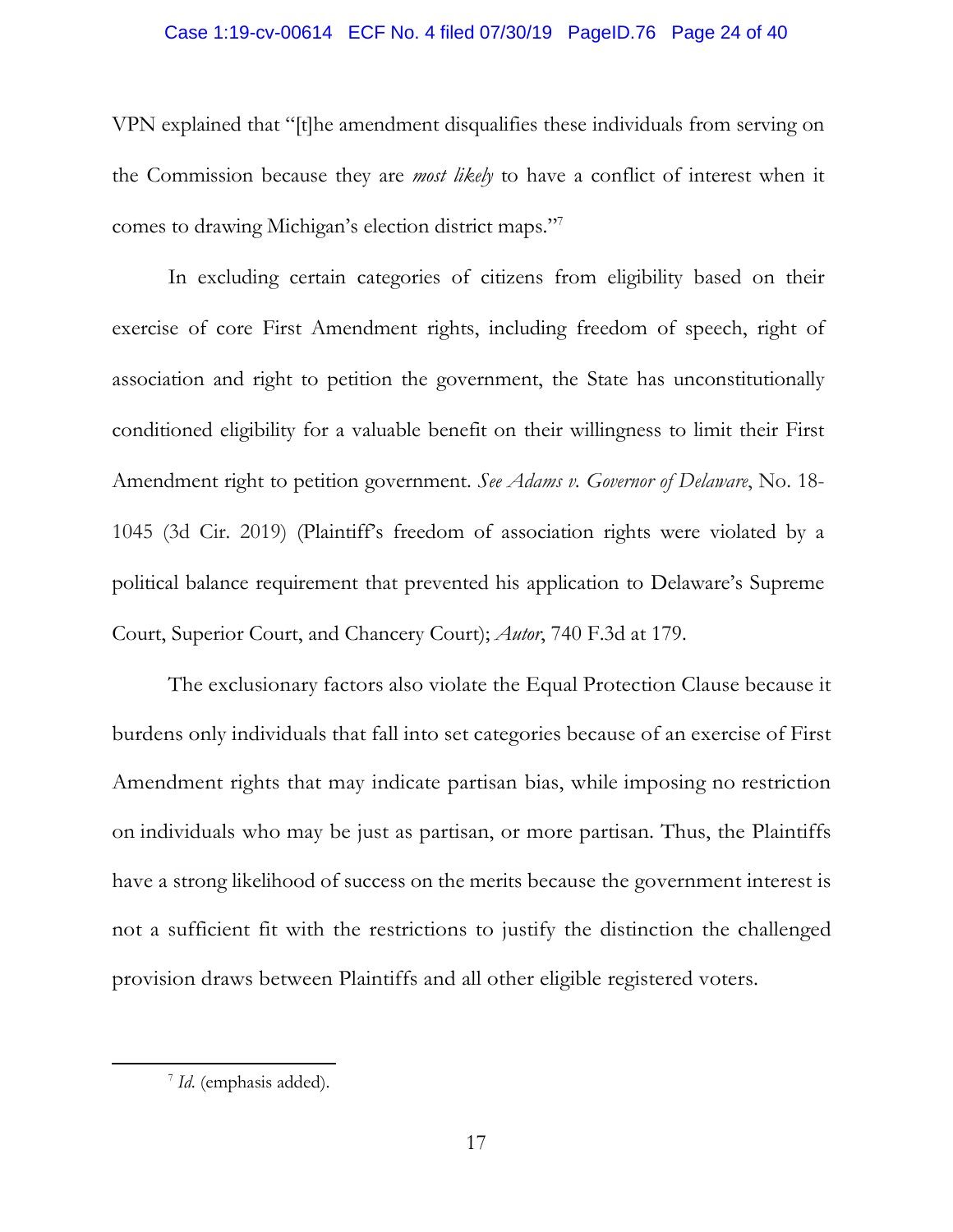#### Case 1:19-cv-00614 ECF No. 4 filed 07/30/19 PageID.77 Page 25 of 40

Plaintiffs have a First Amendment right to associate freely with each other, to participate in the political process and express their political views, and to petition the government for a redress of grievances, without discrimination by the State based on their exercise of these rights. The exclusion of eight categories of Michigan citizens from eligibility to serve on the Commission substantially burdens First Amendment rights by denying the benefit of state employment to individuals whose exercise of those rights triggers one of the eight excluded categories.

These exclusions are not justified by the stated interests of implementing a "fair, impartial, and transparent redistricting process" because excluding Plaintiffs from the Commission cannot be adequately linked to the achievement of those goals. While other aspects of the Commission can logically be connected to those goals (*e.g*., public meetings, publishing of each redistricting proposal, prohibition on *ex parte* communications with commissioners, prohibition on the acceptance of gifts by the commissioners, requirement of a majority vote for substantive determinations), excluding Plaintiffs from serving on the Commission because of their prior exercise of First Amendment rights cannot be convincingly so connected.

VNP explains that Plaintiffs are banned from serving on the Commission because they are the "most likely" to have a conflict of interest in the redistricting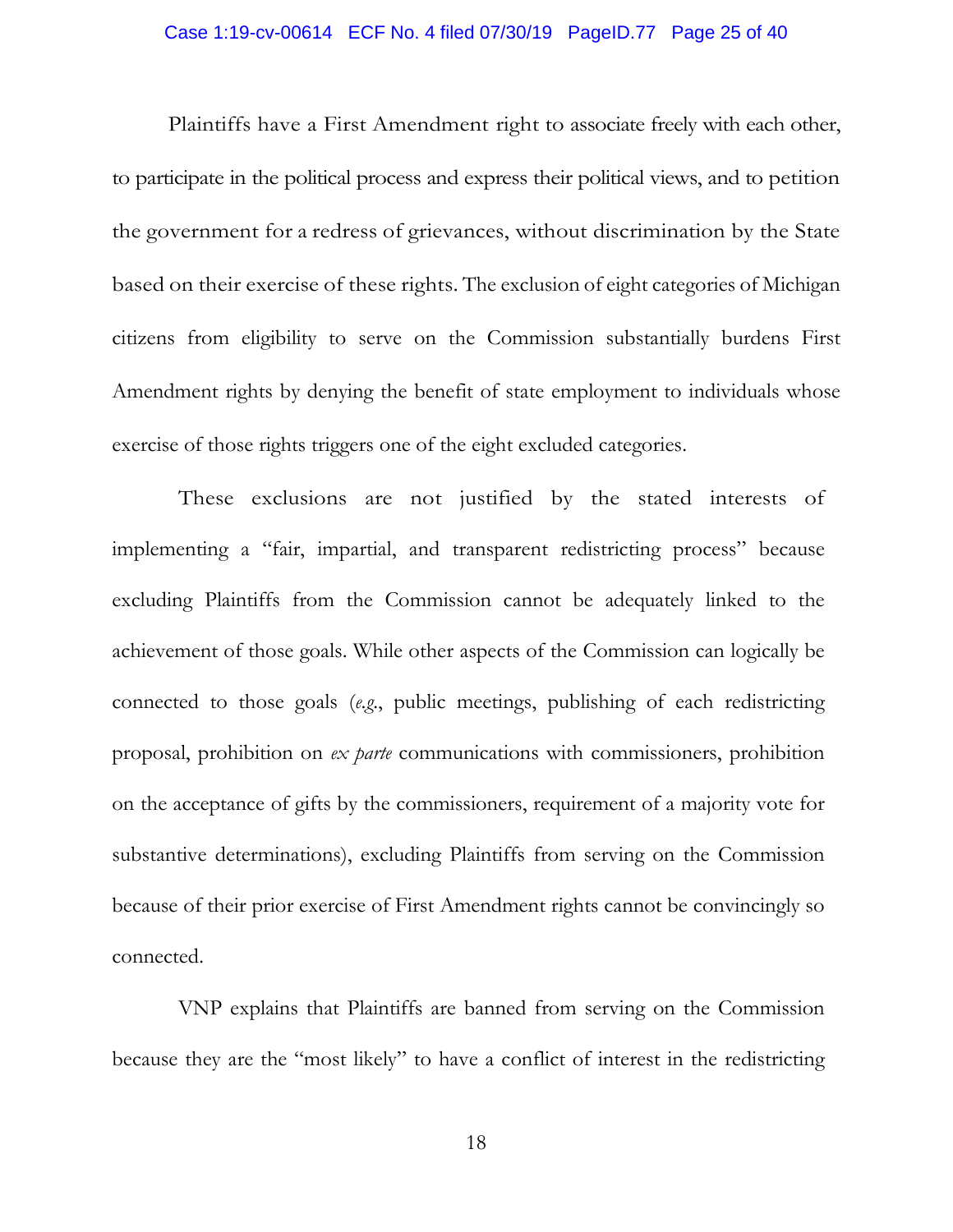#### Case 1:19-cv-00614 ECF No. 4 filed 07/30/19 PageID.78 Page 26 of 40

process. This assumption, which appears to be an attempt to get to the core of impartiality, erroneously assumes that it is only elected officials and candidates and people who have been engaged in other political activities or lobbying, and those somehow directly tied to them, that have a personal and passionate interest in the outcome of redistricting. Further, there are no mechanisms to identify and eliminate from consideration applicants who are extremely partisan in nature but do not fall into one of the banned categories. The Commission's application process provides a system of self-identified "affiliation" (or lack of affiliation) yet provides no definition of "affiliation" and no mechanism for the state to determine if an individual has accurately and truthfully designated his or her affiliation. As a result, there is no assurance that an applicant has appropriately declared his or her true political biases, allowing for unchecked manipulation of the system and thus undermining the stated goals of transparency and impartiality. The result is a stark and inappropriate disparity in treatment between the Plaintiffs and the vast numbers of citizens who are equally personally invested in the outcome of the redistricting process, but eligible to serve as a commissioner.

Further, it is inappropriate to single out Plaintiffs based on perceived impartiality because the Commission itself is not designed to be impartial. Rather, it is designed to be an amalgam of a variety of views across the political spectrum. That Plaintiffs' participation is somehow constitutionally justified because it will undermine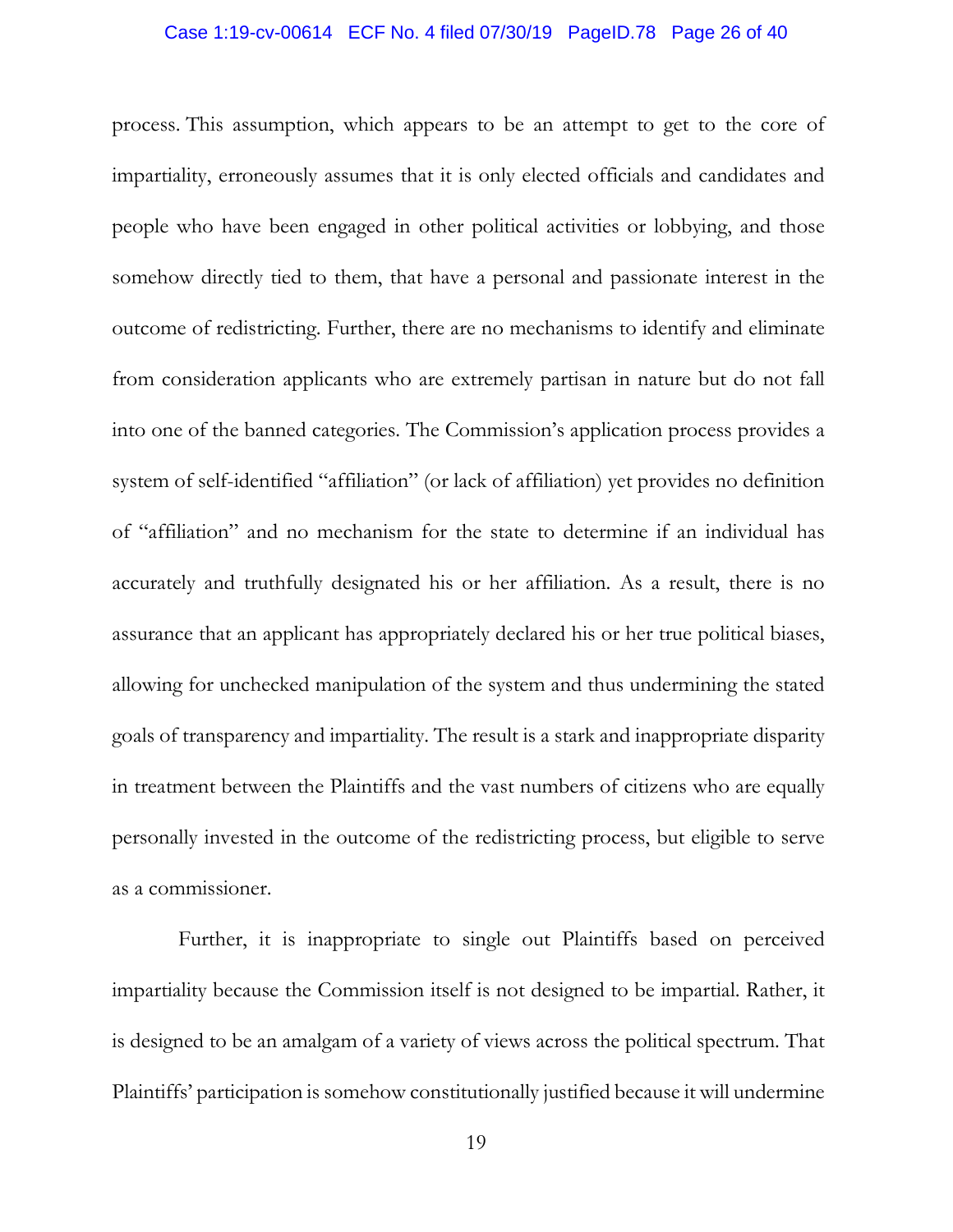#### Case 1:19-cv-00614 ECF No. 4 filed 07/30/19 PageID.79 Page 27 of 40

the "impartiality" of a Commission that necessarily includes a variety of views, including self-declared partisan ones, is unsupportable. There is no compelling explanation as to how Plaintiffs' participation would result in a Commission with less impartiality than a Commission that includes individuals who hold strong political views that are just as strong, or even stronger, but do not happen to belong to one of the excluded categories of people.

Thus, the Government has no legitimate basis on which to condition Plaintiffs' eligibility to serve on the Commission on their agreement to forgo constitutionally protected activities – and to have refrained from such activities for years prior to the ballot measure even being proposed. This categorical exclusion of Plaintiffs from serving on the Commission attaches an unconstitutional condition on eligibility because the State may not deny a benefit to a person on a basis that infringes his or her constitutionally protected rights.

The Fourteenth Amendment's Equal Protection Clause prohibits the provisions of the Michigan Constitution that exclude categories of individuals from being eligible to serve on the Commission denies Plaintiffs a benefit available to others on account of their exercise of fundamental rights that are expressly protected by the First Amendment. For example, the eligibility restriction draws an unconstitutional distinction between those who exercise their rights of association and rights to petition the government and those who do not. As the Supreme Court stated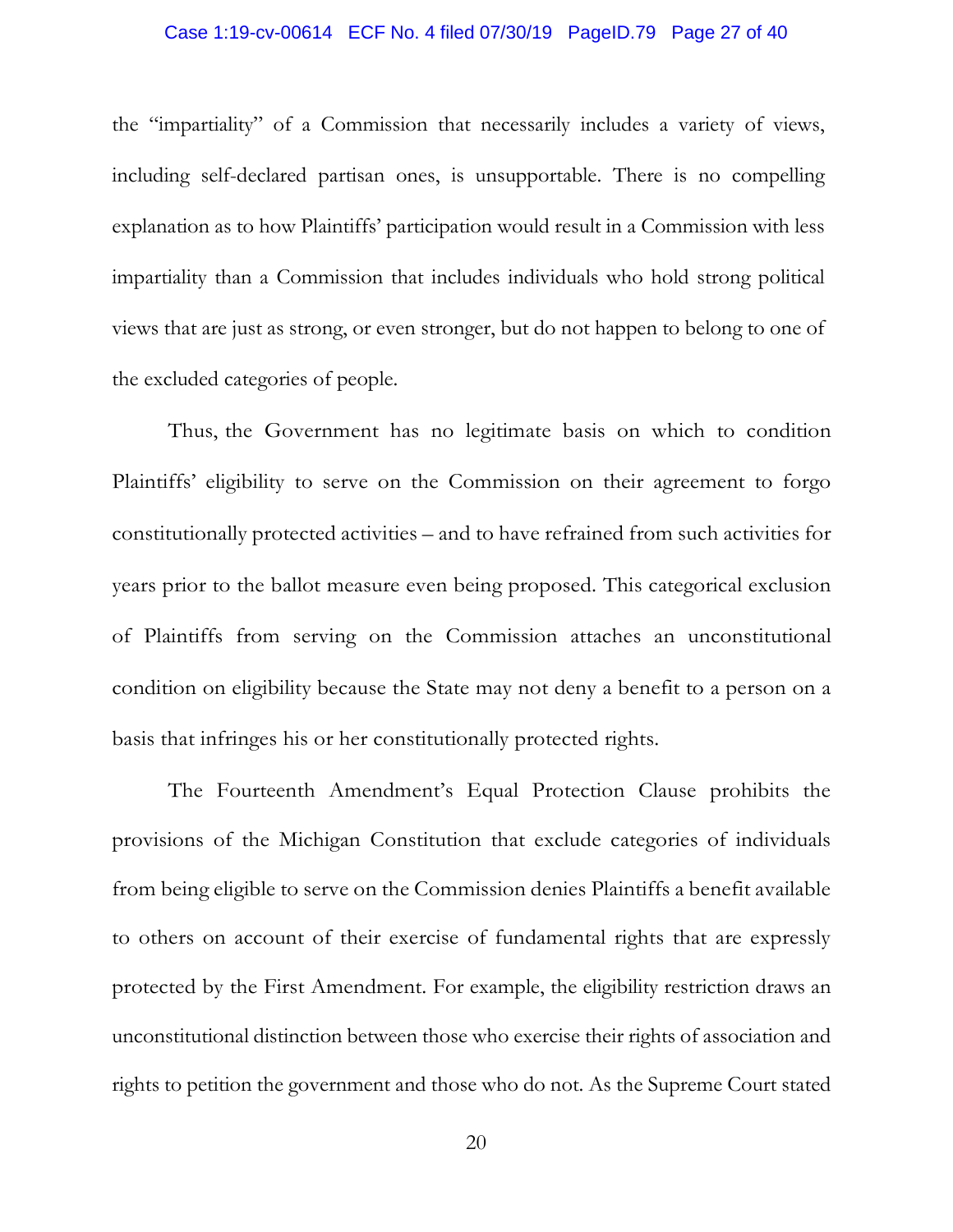### Case 1:19-cv-00614 ECF No. 4 filed 07/30/19 PageID.80 Page 28 of 40

in *Police Dep't of Chicago v. Mosley,* "[t]he Equal Protection Clause requires that statutes affecting First Amendment interests be narrowly tailored to their legitimate objectives." 408 U.S. 92, 101 (1972). Here, this standard is not met. For example, the restriction draws an unconstitutional distinction between those who exercise their rights of association and rights to petition the government and those who do not. The exclusions penalize some individuals who engage in lobbying, but imposes no sanction at all on other individuals whose lobbying activities are much more extensive than those subject to the policy, including those who structure their time so as not to cross the registration thresholds. Further, the Secretary of State has explained in draft guidance that paid employees of an elected official, political candidate, campaign, or political action committee are excluded form eligibility, volunteers may be eligible to serve on the Commission because they are not paid for their services. See App. B. And those same guidelines state that any individual serving as a paid consultant or employee of a *non-partisan* elected official, non-partisan political candidate or *nonpartisan* local political candidate's campaign since August 15, 2014 may not be eligible to serve on the Commission. *Id.* And, although Supreme Court Justices in Michigan are nominated by political parties in an inherently partisan process, they are not excluded from eligibility to serve on the Commission. *Id.* These are but a few examples of the constitutional shortcomings of the exclusionary categories created by the constitutional amendments that created and control the Commission.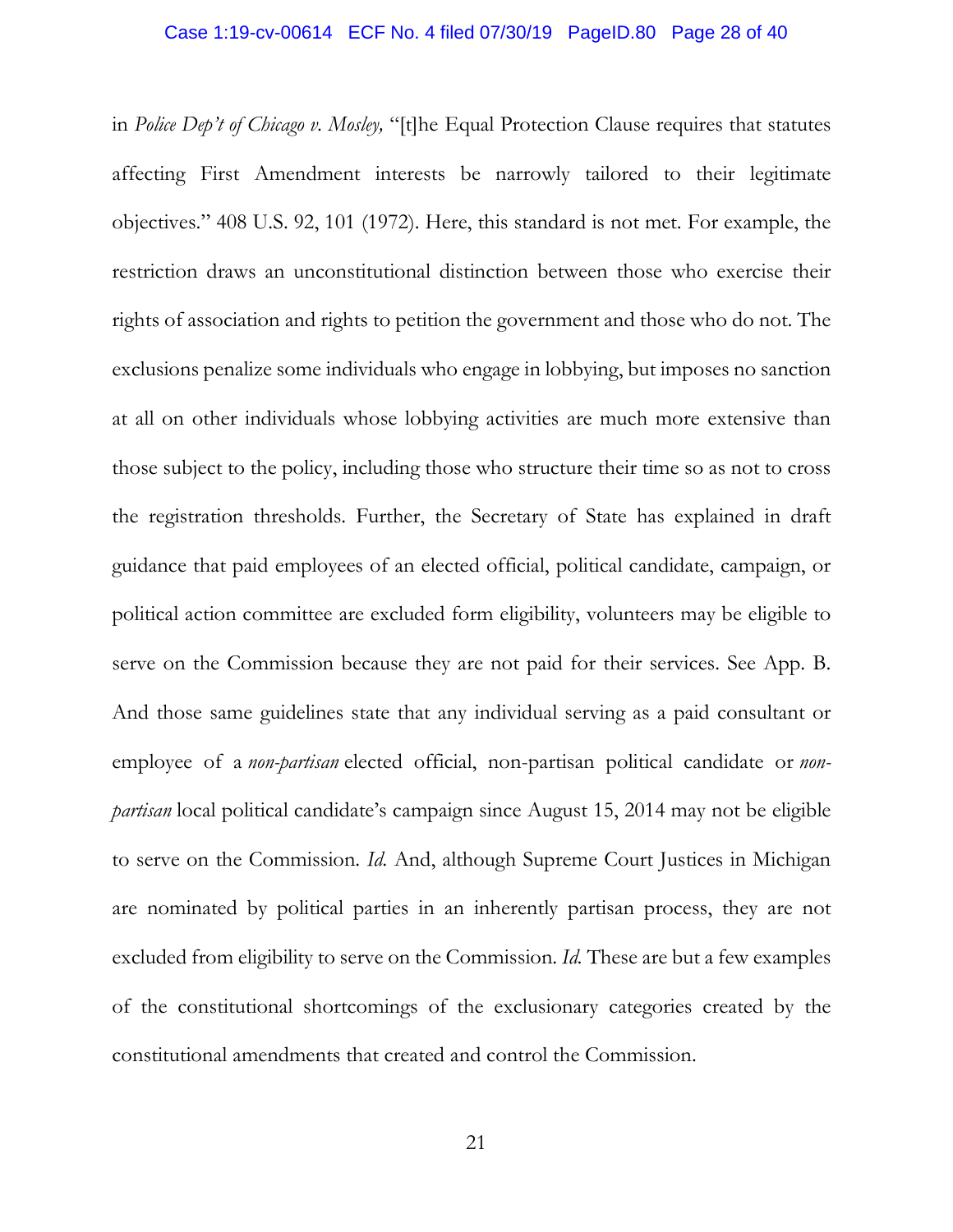Finally, as described above, the classifications on which this exclusion is based is not meaningfully tied to apparent State interests in promoting transparency, fairness, and impartiality in the redistricting process.

For all these reasons, the Plaintiffs have been and will continue to be unconstitutionally deprived of the equal protection of the law.

### **C. The Entire Commission Should Be Declared Invalid Because the Unconstitutional Provisions are Not Severable**

Not only are Plaintiffs likely to succeed on the merits of their constitutional challenge to the specific provisions of the Michigan constitution that result in their exclusion, but there is a strong likelihood that the entire Commission will be declared invalid.

The Michigan legislature has enacted a general severability statute with respect to legislation that instructs:

If any portion of an act . . . shall be found to be invalid by a court, such invalidity shall not affect the remaining portions or applications of the act which can be given effect without the invalid portion or application, provided such remaining portions are not determined by the court to be inoperable, and to this end acts are declared to be severable.

MICH. COMP. LAWS § 8.5. The Michigan Supreme Court has affirmed this standard, focusing on whether severing a particular provision "is not inconsistent with the manifest intent of the legislature[.]" *In re Request for Advisory Opinion Regarding Constitutionality of 2011 PA 38,* 806 N.W. 2d 683, 714 (Mich. 2011) (quoting Mich. Comp. Laws § 8.5) (citing *Eastwood Park Amusement Co. v. East Detroit Mayor*, 38 N.W. 2d 77, 81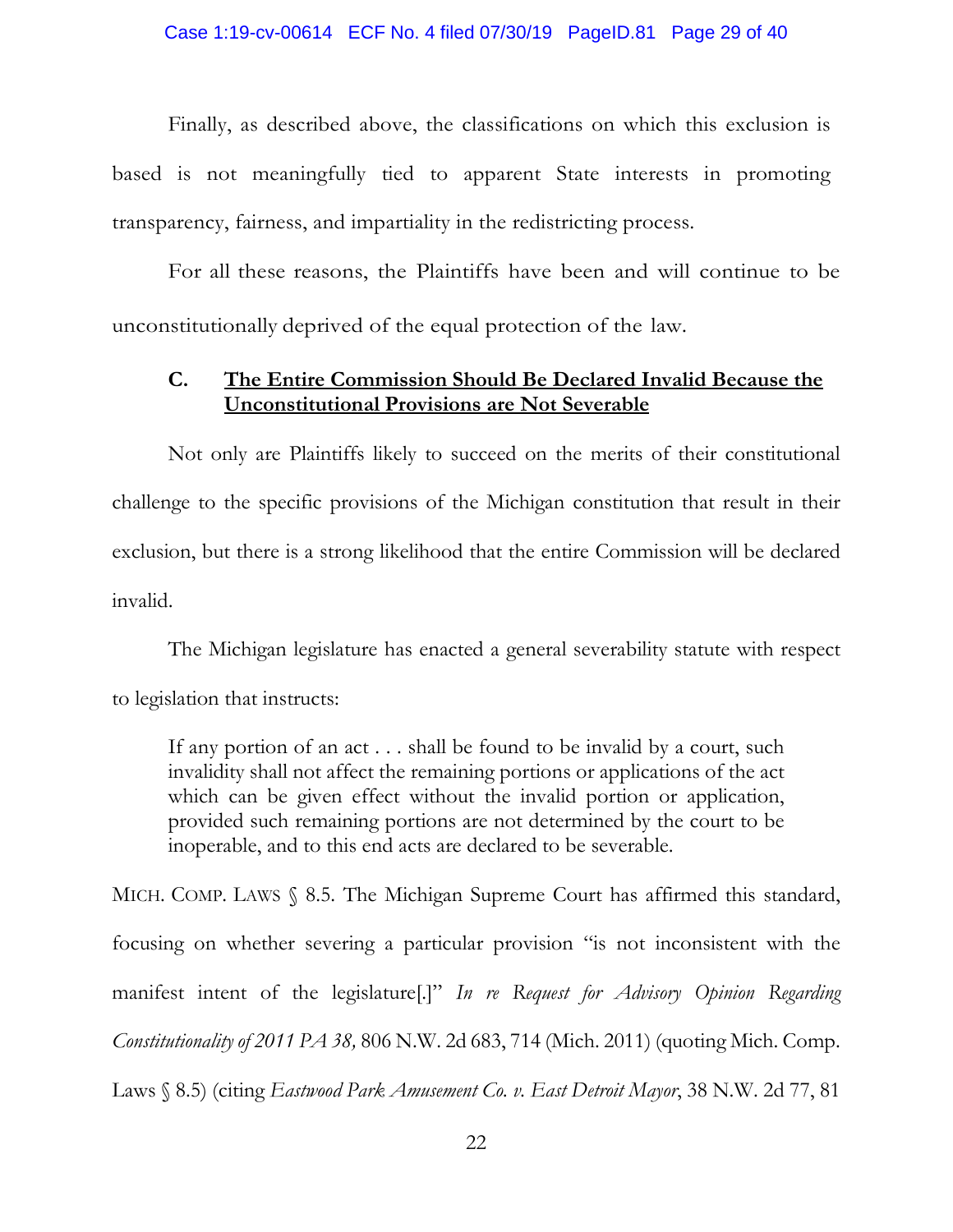### Case 1:19-cv-00614 ECF No. 4 filed 07/30/19 PageID.82 Page 30 of 40

(Mich. 1949)). Relevant factors in making this determination include indications that the legislature intended a different severability rule to apply, the remedy requested by the Attorney General, and evidence that the legislature would have adopted the statute even with the knowledge that provisions could be severed. *Id.* at 713. The Sixth Circuit has explained that "the law remaining after an invalid portion of the law is severed will be enforced independently 'unless the invalid provisions are deemed so essential, and are so interwoven with others, that it cannot be presumed that the legislature intended the statute to operate otherwise than as a whole.'" *Garcia v. Wyeth-Ayerst Labs*, 385 F.3d 961, 967 (6th Cir. 2004) (quoting *Moore v. Fowinkle*, 512 F.2d 629, 632 (6th Cir. 1975)).

Applying these standards to a constitutional amendment approved by voters through a ballot proposal is extraordinarily challenging because none of the information traditionally used to determine intent is present in this context. While courts can look to the legislative record in interpreting statutes, there is no comparable record of amendments or debate for a successful ballot initiative beyond the binary vote on election day. Thus, if a portion of a ballot proposal is declared unlawful it is difficult to determine whether the electorate would have enacted the ballot proposal without the invalid provision or provisions.

In *In re Apportionment of State Legislature-1982*, 321 N.W.2d 565 (Mich. 1982), the Michigan Supreme Court had to decide whether Michigan's redistricting commission could function under a set of standards different from those initially adopted at a state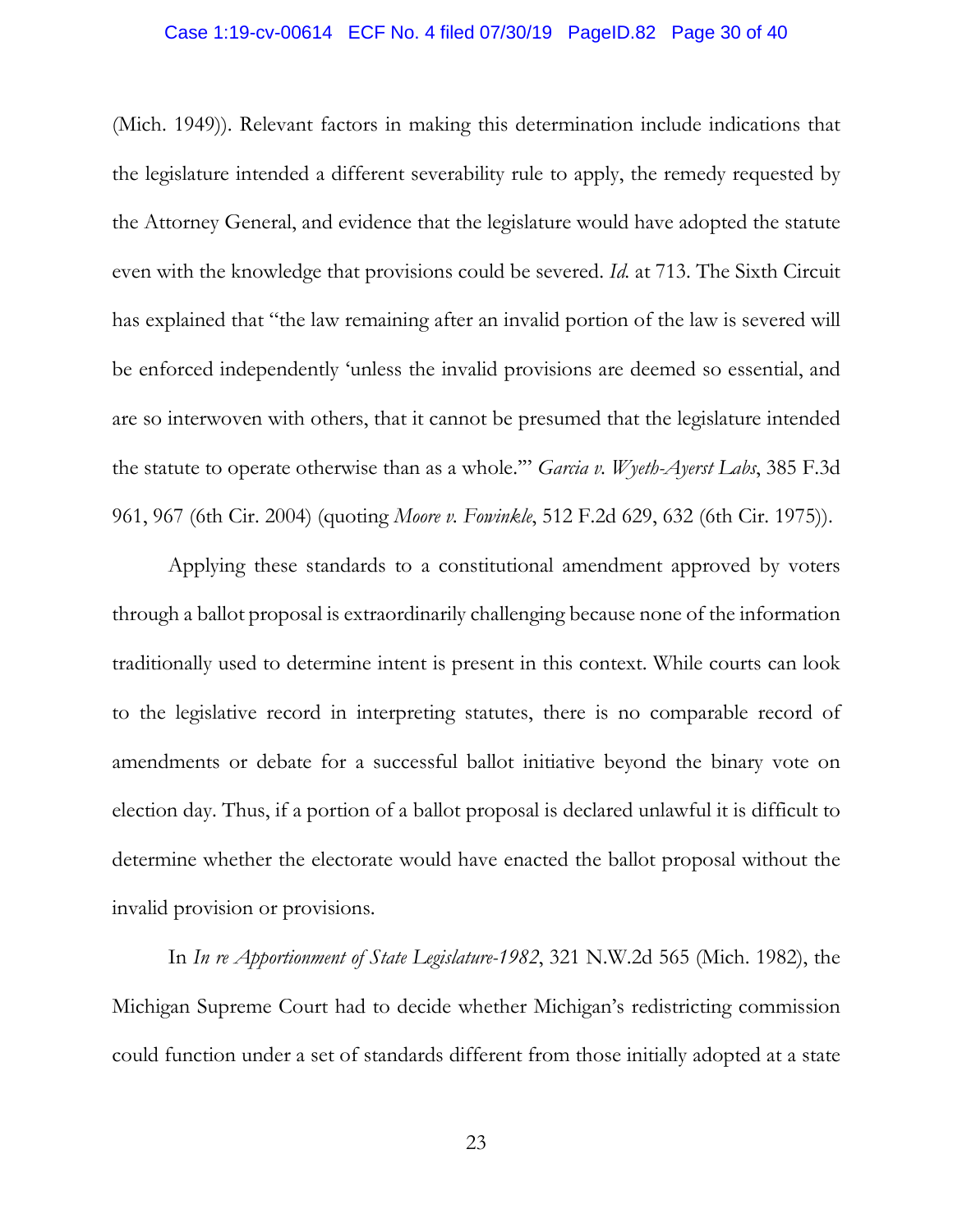### Case 1:19-cv-00614 ECF No. 4 filed 07/30/19 PageID.83 Page 31 of 40

constitutional convention (since the first standards were deemed unconstitutional by the United States Supreme Court in *Marshall v. Hare*, 378 U.S. 561 (1964)). The court ruled against severability, holding that the commission was inseparable from the unconstitutional standards because holding otherwise would have required the court to opine on whether the people would have voted for the commission without the standards subsequently found to be unconstitutional. The court reached this conclusion, in part, because the majority believed that such a decision properly belonged to the people of Michigan and *not* to the court. *Id.* at 138. As the court noted, no one "can . . . predict what the voters would do if presented with the severability question at a general election . . . . The people may prefer to have the matter returned to the political process or they may prefer plans drawn pursuant to the guidelines which are delineated in this opinion." *Id.* at 137.

In *Lucas v. Forty-Fourth General Assembly*, 377 U.S. 713 (1964), Colorado voters approved an amendment to their state constitution that reapportioned state senate districts on a basis which the Supreme Court subsequently deemed unconstitutional. *Id.* at 717. The Court, ruling on the question of severability, struck down the entire amendment—including the constitutionally permissible population-based apportionment of the state house—because "there is no indication that the apportionment of the two houses of the Colorado General Assembly . . . is severable." *Id.* at 735.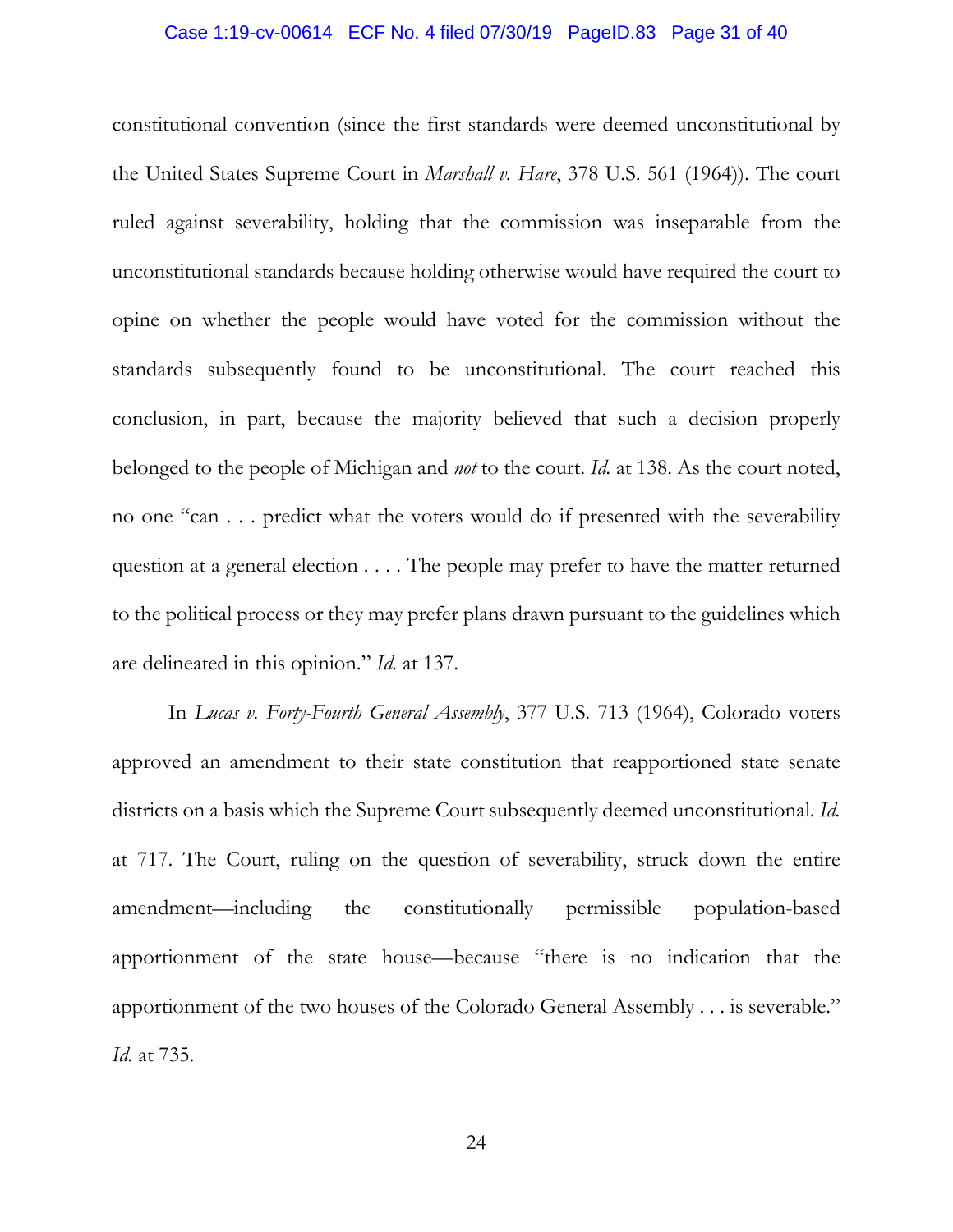### Case 1:19-cv-00614 ECF No. 4 filed 07/30/19 PageID.84 Page 32 of 40

Similarly, in *Randall v. Sorrell*, 548 U.S. 230, 262 (2006), the Supreme Court struck down an entire Vermont campaign finance statute after determining that the law's contribution limits violated the First Amendment because the majority determined that severing the unconstitutional provisions "would [have] require[d] us to write words into the statute . . . or to foresee which of many different possible ways the legislature might respond to the constitutional objections we have found." *Id.*

1. But the fundamental question in any severability inquiry, no matter the form of the enactment at issue, is intent. In *Minnesota. v. Mille Lacs Band of Chippewa Indians*, 526 U.S. 172 (1999), the Supreme Court assumed for the purpose of the decision that statutory severability standards applied to the constitutional analysis of executive orders. The Court, in ruling against severability, affirmed that a severability inquiry "is essentially an inquiry into legislative intent," and proceeded to analyze the executive order by assessing the President's intentions in signing it. *Id.* at 191 (citing *Regan v. Time, Inc.*, 468 U.S. 641, 653 (1984) (plurality op.).

2. The vast number of people participating in the vote for a ballot initiative makes an inquiry into popular intent *more* difficult than an inquiry into legislative or executive intent, and that scarcity of evidence should encourage judicial modesty. Here, however, the wording of Ballot Proposal 2 specifically states that the proposed amendment would "[p]rohibit partisan officeholders and candidates, their employees, certain relatives, and lobbyists from serving as commissioners." Michigan Board of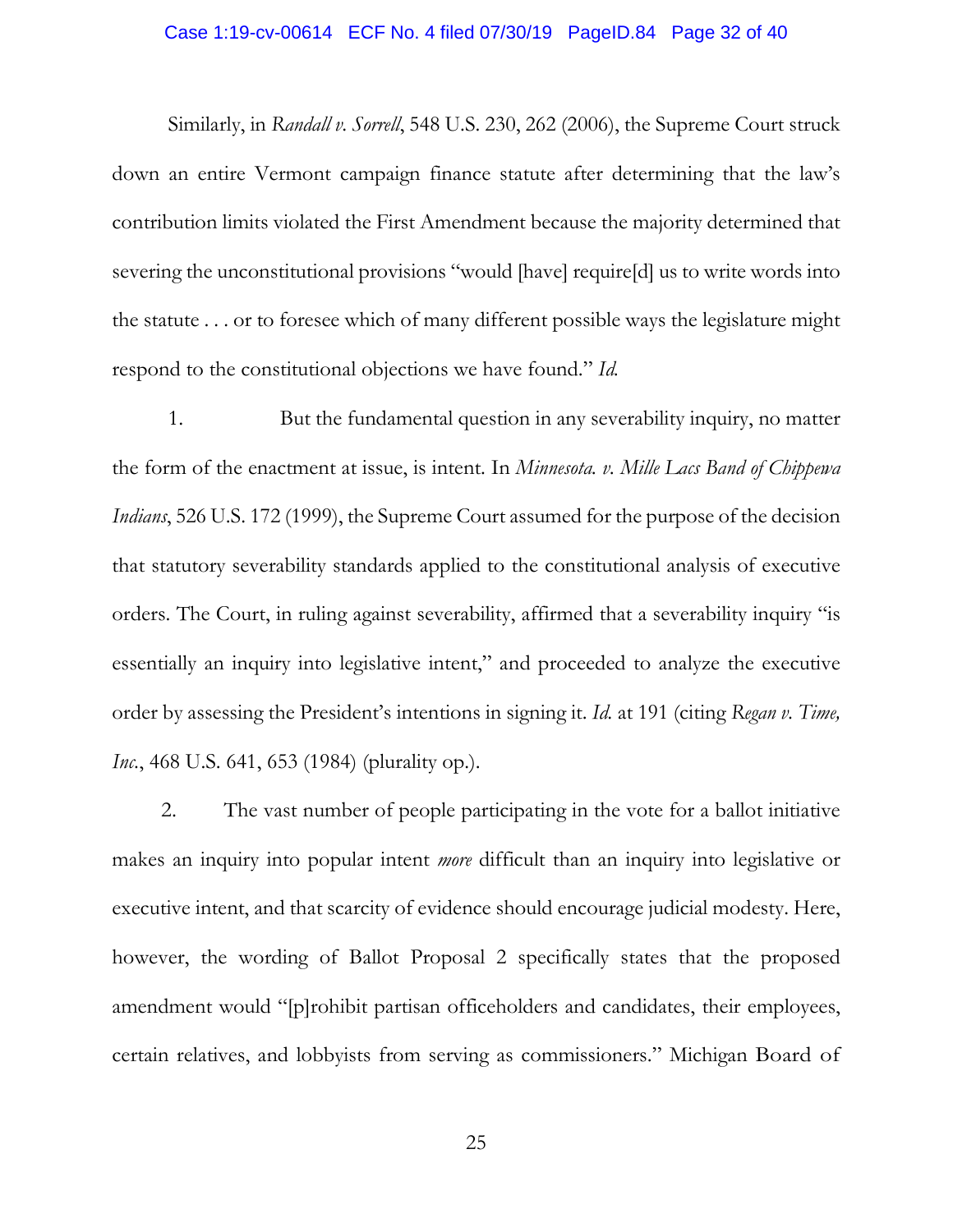### Case 1:19-cv-00614 ECF No. 4 filed 07/30/19 PageID.85 Page 33 of 40

State Canvassers, *Official Ballot Wording approved by the Board of State Canvassers August 30, 2018 Voters Not Politicians* (2019), https://www.michigan.gov/documents/sos/Official\_Ballot\_Wording\_Prop\_ 18-2\_632052\_7.pdf. Further, the language of the accompanying draft amendments provided to voters with the ballot proposal provided specific details of the exact categories of individuals that would be ineligible to serve on the Commission.<sup>8</sup> Thus, the voters were aware of the specific categories of individuals that were deemed to be "too partisan" in nature, and thus excluded from eligibility in order to accomplish the stated objective of "prohibit[ing] partisan[s] . . . from serving as commissioners." This supports the conclusion that the voters, when they supported the ballot proposal, believed that such restrictions were a vital part of the overall proposal, and thus not severable. To the extent that there is not enough information to draw conclusions about voter intent, under the precedent and the circumstances presented here, it is similarly not appropriate to sever those unconstitutional aspects of the amendment from the remaining provisions regarding the Commission.

Accordingly, Plaintiffs' have a strong likelihood of success on the merits, and this factor balances heavily in Plaintiffs' favor.

<sup>8</sup>Voters Not Politicians, *Official Full Text for Proposal 18-2 Initiative Petition Amendment to the Constitution*, https://www.michigan.gov/documents/sos/Official\_Ballot\_Wording\_Prop\_18-2\_632052\_7.pdf.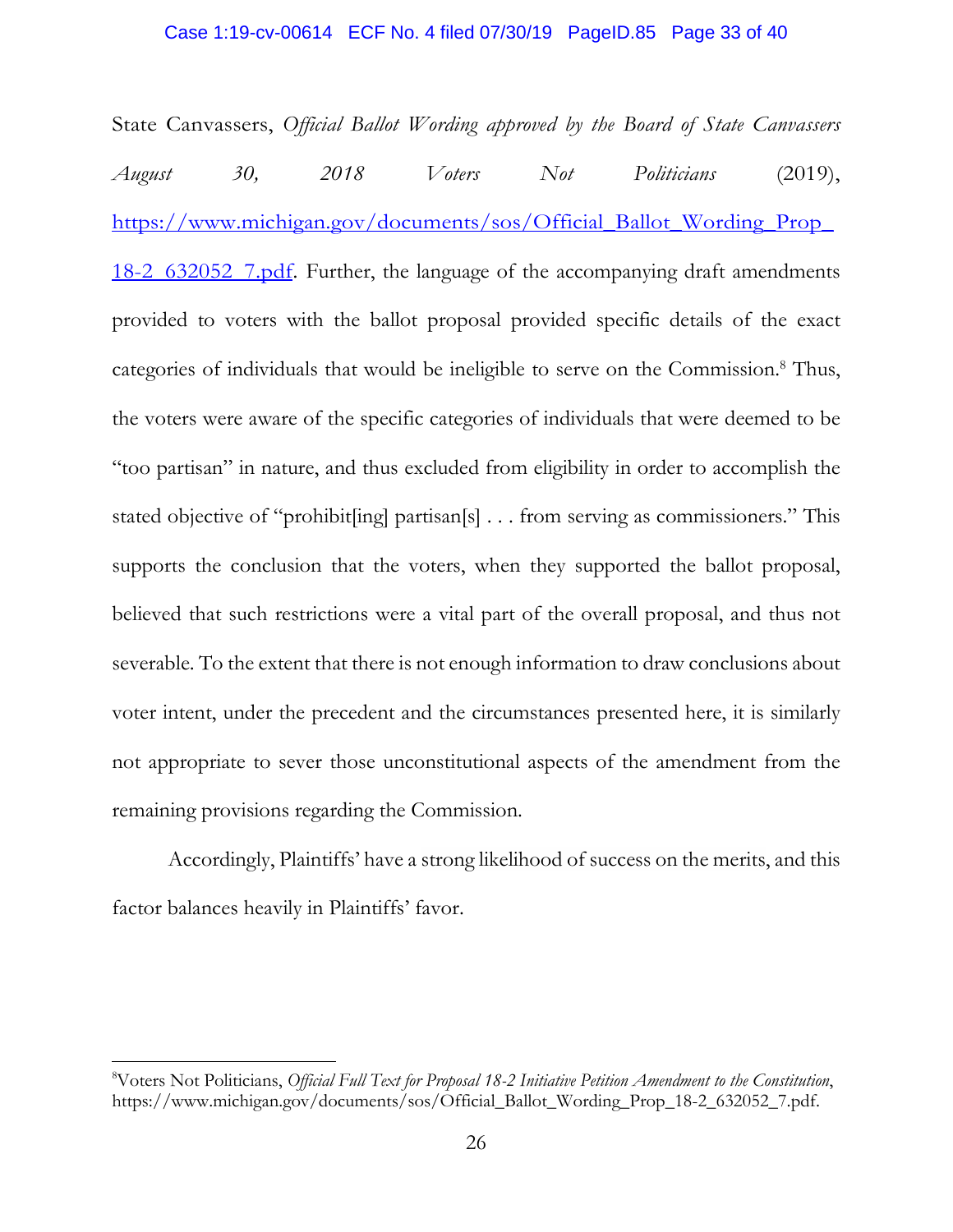## **II. PLAINTIFFS WILL SUFFER IRREPARABLE INJURY ABSENT AN INJUNCTION**

If this Court does not grant this injunction, Plaintiffs, and those similarly situated to them, will suffer irreparable injury by their ineligibility for participation in the Commission.

It is well-settled that even minimal loss of First Amendment freedoms, "unquestionably constitutes irreparable injury." *Connection Distrib. Co.*, 154 F.3d at 288 (quoting *Elrod*, 427 U.S. at 373,); *Elrod*, 427 U.S. at 373(1976); *Newsom*, 888 F.2d at 378; *Accord, e.g.*, *Bonnell v. Lorenzo*, 241 F.3d 800, 809-10 (6th Cir. 2001); *Schicke v. Dilger*, 2017 U.S. App. Lexis 27024 \*6-7 (6th Cir. 2017). *See also N.Y. Times,* 403 U.S. at 715*.* Further, these rights need only be threatened to constitute irreparable harm. In *Elrod*, the Supreme Court affirmed the Court of Appeals decision to grant a preliminary injunction where individuals were merely threatened with dismissal based on their lack of patronage for the political party in power. The Court noted,

[a]t the time a preliminary injunction was sought in the District Court, one of the respondents was only threatened with discharge. In addition, many of the members of the class respondents were seeking to have certified prior to the dismissal of their complaint were threatened with discharge or had agreed to provide support for the Democratic Party in order to avoid discharge. It is clear therefore that First Amendment interests were either threatened or in fact being impaired at the time relief was sought.

*Id*. Under these circumstances, the Court agreed with the Court of Appeals holding that "Inasmuch as this case involves First Amendment rights of association which must be carefully guarded against infringement by public office holders, we judge that injunctive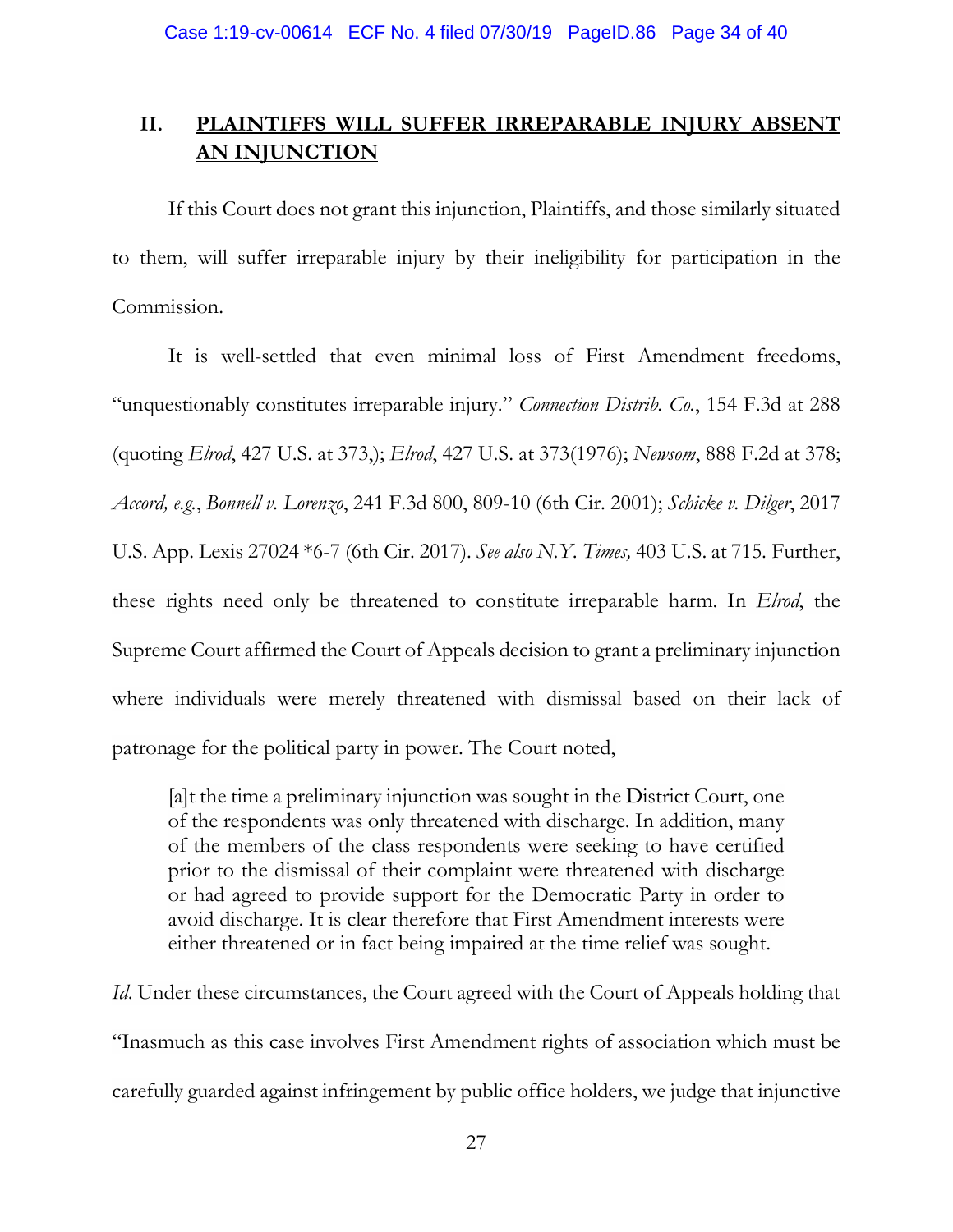#### Case 1:19-cv-00614 ECF No. 4 filed 07/30/19 PageID.87 Page 35 of 40

relief is clearly appropriate in these cases." *Elrod*, F.2d, at 1136. The Court further stated that "[t]he loss of First Amendment freedoms, for even minimal periods of time, unquestionably constitutes irreparable injury." *Elrod*, 427 U.S. at 373-74 (citing *N.Y. Times*, 427 U.S. at 374).

Here, Plaintiffs are *already* being excluded from eligibility based on their exercise of constitutionally protected activity. Far from a minimal burden, Plaintiffs are being banned from consideration and eligibility for participation in the Commission while also facing the sophie's choice of continuing to exercise their First Amendment rights and participate in the political process, or forego that protected participation in order to someday gain eligibility to participate in the Commission. Plaintiffs are stuck between a rock and a hard place, without a path to exercise their constitutional rights. Therefore, Plaintiffs' constitutional rights are not only threatened but are actively being injured. Without injunctive relief, Plaintiffs' injury will continue. The die will be cast, and once the makeup of the Commission is finalized, Plaintiffs' harms will become irreparable.

Accordingly, Plaintiffs will suffer irreparable injury absent an injunction and this factor balances heavily in Plaintiffs' favor.

### **III. GRANTING AN INJUNCTION WILL NOT SUBSTANTIAL HARM TO OTHERS AND IS IN THE PUBLIC INTEREST**

The questions of harm to others and serving the public interest are inversely proportional to the likelihood of success on the merits. *Nken*, 556 U.S. at 435. In cases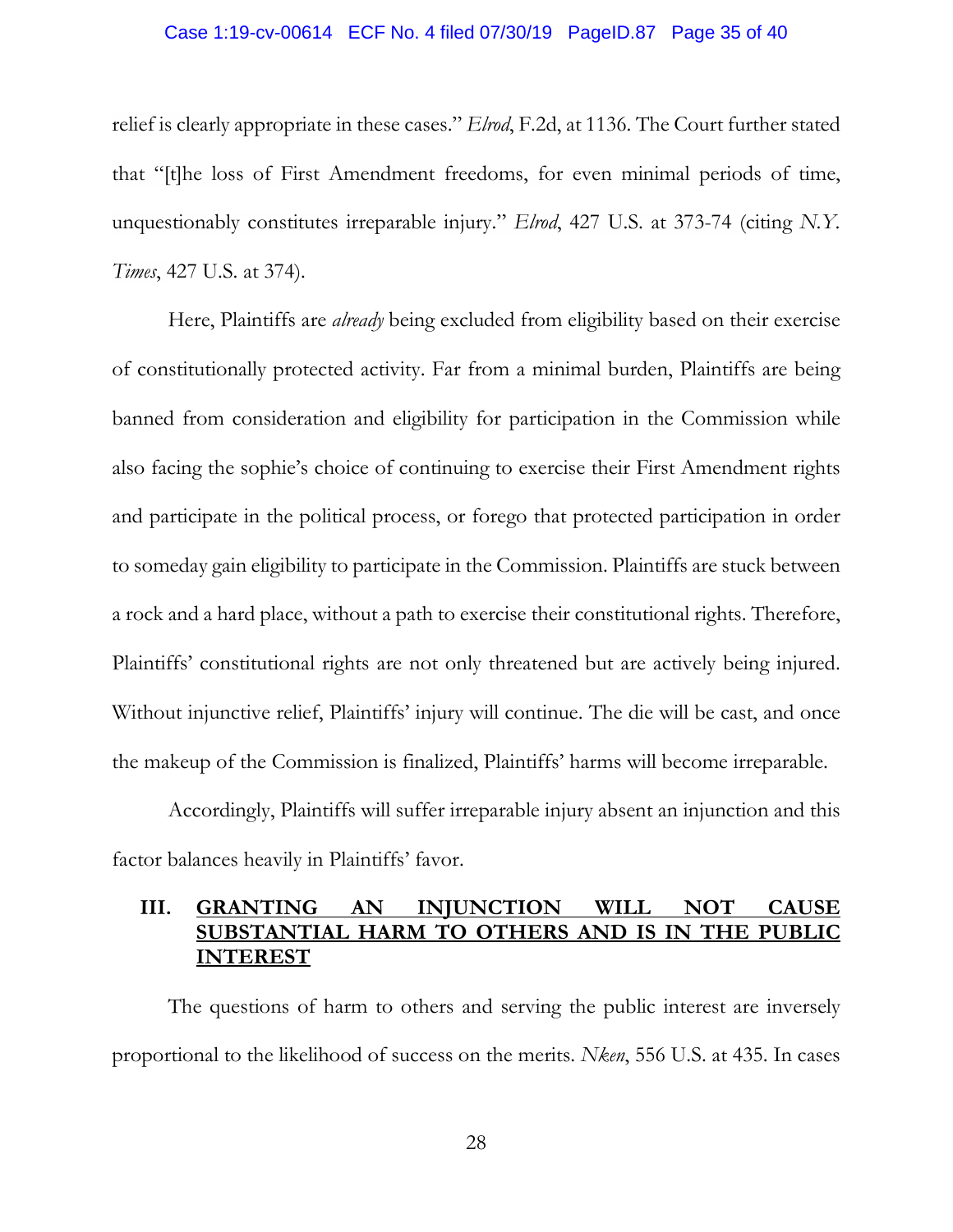#### Case 1:19-cv-00614 ECF No. 4 filed 07/30/19 PageID.88 Page 36 of 40

where harms are claimed on both sides, the Court should look to the merits. The primary factor showing irreparable harm to Plaintiffs, *i.e*., the denial of their constitutional rights, also shows why the public interest is furthered by an injunction. *See id.* (noting that the irreparable harm and public interest "merge" when the government is a party). "[T]he public interest lies in a correct application of the federal constitutional and statutory provisions upon which the claimants have brought this claim and ultimately. . . upon the will of the people of Michigan being effected in accordance with Michigan law." *Coalition to Defend Affirmative Action v. Granholm*, 473 F.3d 237, 252 (6th Cir. 2006) (internal quotation and citation omitted).

Consequently, the public interest here favors issuance of a preliminary injunction for reasons similar to those discussed with respect to the other preliminary injunction factors: "[E]nforcement of an unconstitutional law is always contrary to the public interest." *Pursuing Am.'s Greatness v. F.E.C.*, 831 F.3d 500, 511 (D.C. Cir. 2016) (quoting *Gordon v. Holder*, 721 F.3d 638, 653 (D.C. Cir. 2013)); *see also League of Women Voters v. Newby*, 838 F.3d 1, 12 (D.C. Cir. 2016) ("There is generally no public interest in the perpetuation of unlawful agency action."). There is in fact a "substantial public interest in having governmental agencies abide by the federal laws that govern their existence and operations." *League of Women Voters*, 838 F.3d 12. Because "it may be assumed that the Constitution is the ultimate expression of the public interest," *Gordon*, 721 F.3d at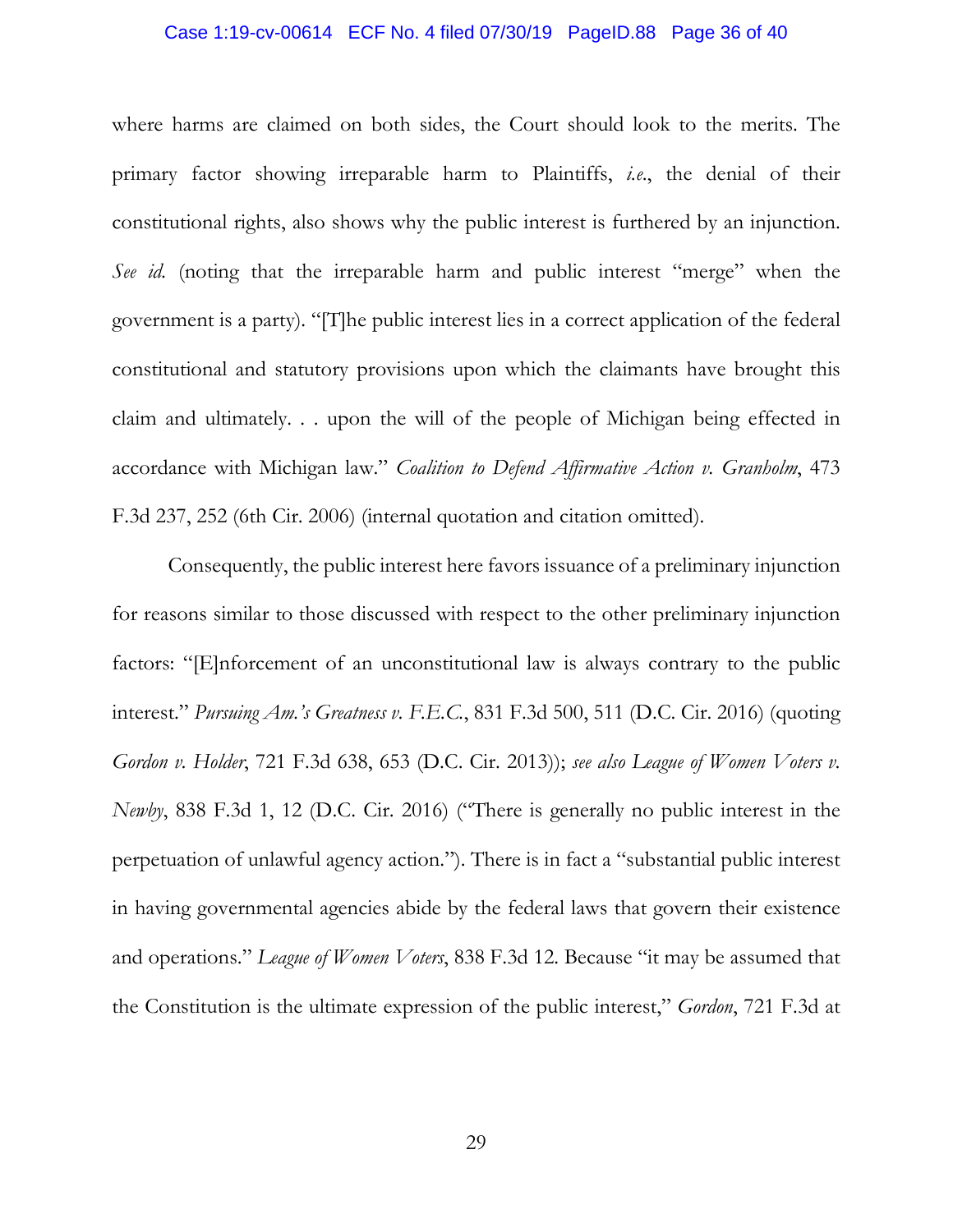### Case 1:19-cv-00614 ECF No. 4 filed 07/30/19 PageID.89 Page 37 of 40

653 (quotation marks omitted), the public interest is served by ensuring that defendant does not irrevocably offend that document while this case is being litigated.

Further, a preliminary injunction will avoid possible disruption of the redistricting process and will avoid the diversion of limited state funds and other resources to a redistricting process that will eventually be declared constitutionally invalid. Though the Commission is not scheduled to be selected until next year, *see* Mich. Const. art  $4 \S(2)(F)$ , the Secretary of State has already begun preparations for the Commission, including launching a web portal for residents interested in being involved in the redistricting process." Devon Culham, *Secretary of State launches*  Redistricting Michigan' web portal, DETROIT METRO TIMES, (Mar. 28, 2019).<sup>9</sup> Further, the web portal states that the Secretary of State is "in the process of developing an application and detailed instructions for how and when to apply" and that applications to serve on the Commission will be made available "later this year." Once applications are made available, the Michigan Secretary of State is required to expend a significant amount of resources to mail applications to at least 10,000 randomly selected registered voters encouraging them to apply. Mich. Const. art 4,  $\S$  6(2)(A). And the selection process will be completed no later than September 1, 2020. *Id.*; Mich. Const. art 4 at  $\S$  6(2)(A), (C). Thus, the public interest lies in a avoiding this potentially wasteful use of limited State resources.

<sup>9</sup> https://www.metrotimes.com/news-hits/archives/2019/03/28/secretary-of-state-launchesredistricting-michigan-web-portal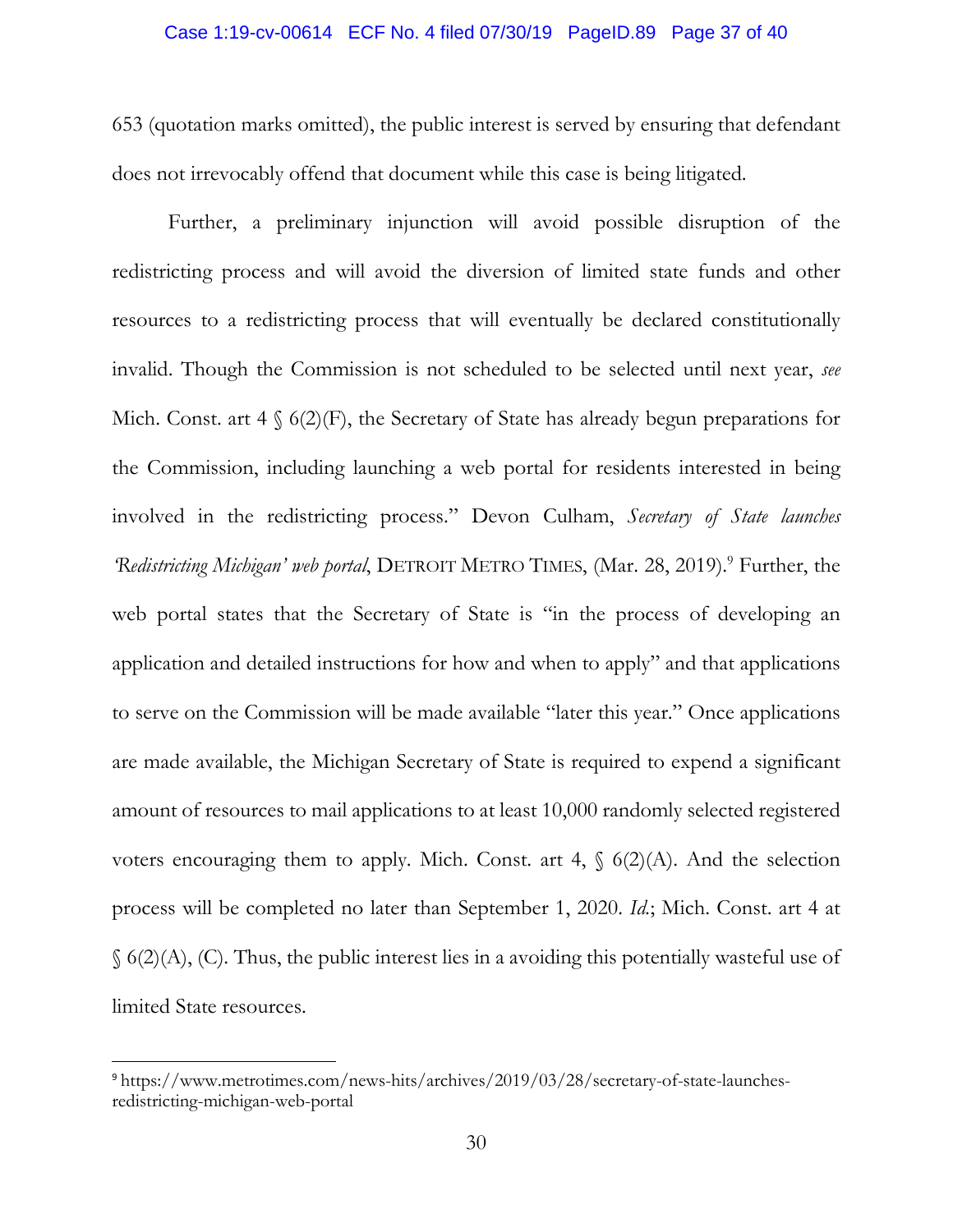This Court should therefore issue a preliminary injunction while the case is being litigated.

### **CONCLUSION**

For the foregoing reasons, this Court should grant Plaintiffs' Motion for Preliminary Injunction and direct the Secretary of State to suspend her implementation of all provisions of the Michigan Constitution relating to the Commission including any preparations for the selection of commissioners.

Dated: July 30, 2019

Respectfully submitted,

## **Holtzman Vogel Josefiak Torchinsky PLLC**

*/s/ Jason Torchinsky*  45 North Hill Drive, S 100 Warrenton, Virginia 20106 (540) 341-8800 JTorchinsky@hvjt.law *Attorney for Plaintiffs* 

## **Doster Law Offices, PLLC**

*/s/ Eric E. Doster*  2145 Commons Parkway Okemos, MI 48864 (517) 977-0147 eric@ericdoster.com *Attorney for Plaintiffs* 

### **Bursch Law PLLC**

/s/ *John J. Bursch* 9339 Cherry Valley Ave. SE, #78 Caledonia, Michigan 49316 (616) 450-4235 jbursch@burschlaw.com *Attorney for Plaintiffs*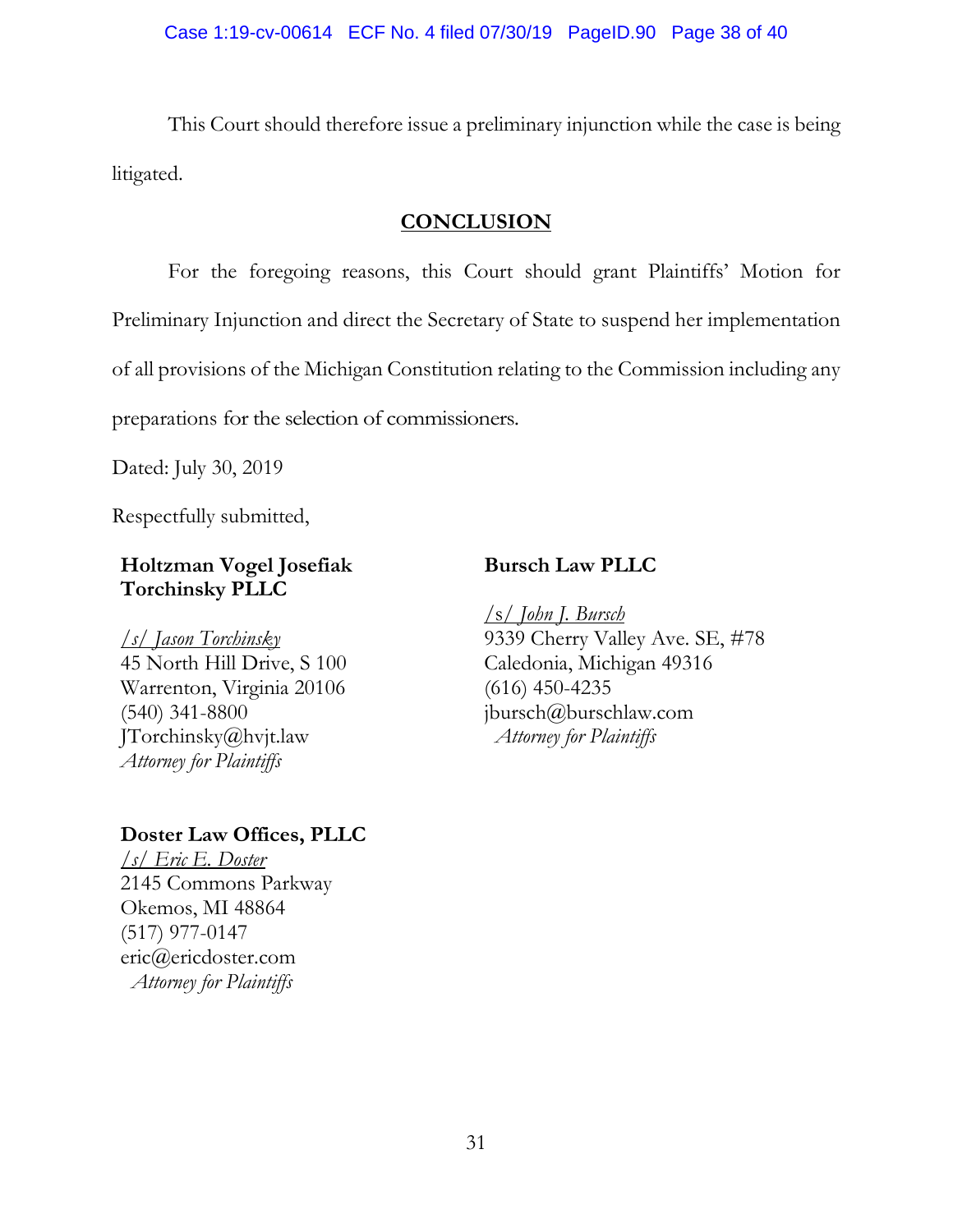## **CERTIFICATE OF SERVICE**

I hereby certify that the foregoing has been filed on July 30 2019, via the CM/ECF system, and that the foregoing has been served by hand delivery on Defendant.

## /s/ *John J. Bursch*